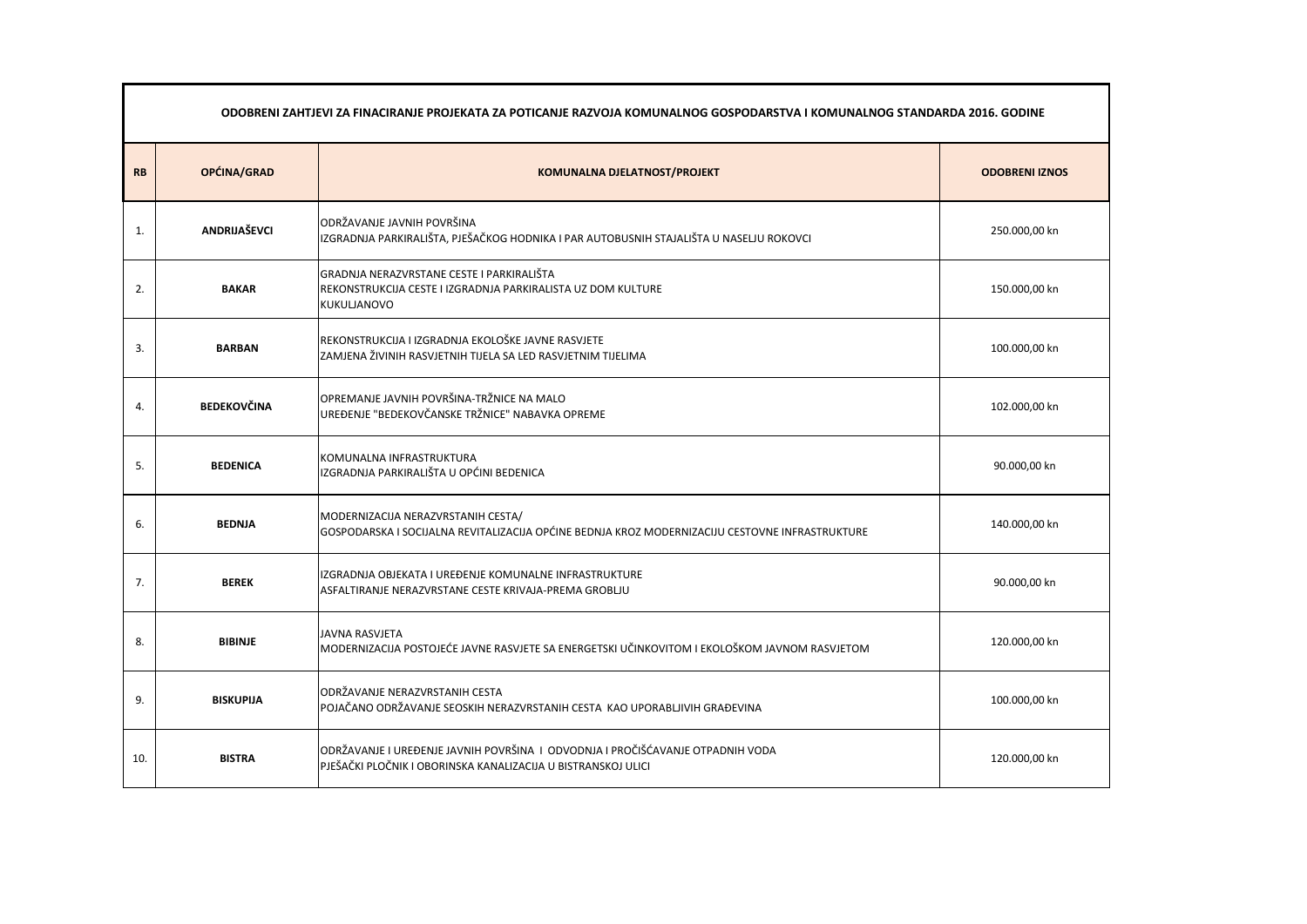|           | ODOBRENI ZAHTJEVI ZA FINACIRANJE PROJEKATA ZA POTICANJE RAZVOJA KOMUNALNOG GOSPODARSTVA I KOMUNALNOG STANDARDA 2016. GODINE |                                                                                                                                                                                                                                                    |                       |  |  |
|-----------|-----------------------------------------------------------------------------------------------------------------------------|----------------------------------------------------------------------------------------------------------------------------------------------------------------------------------------------------------------------------------------------------|-----------------------|--|--|
| <b>RB</b> | OPĆINA/GRAD                                                                                                                 | <b>KOMUNALNA DJELATNOST/PROJEKT</b>                                                                                                                                                                                                                | <b>ODOBRENI IZNOS</b> |  |  |
| 11.       | <b>BLATO</b>                                                                                                                | ODVODNJA I PROČIŠĆAVANJE OTPADNIH VODA<br>IZGRADNJA OBORINSKE KANALIZACIJE IZ CENTRA BLATA                                                                                                                                                         | 150.000,00 kn         |  |  |
| 12.       | <b>BOSILIEVO</b>                                                                                                            | MODERNIZACIJA NERAZVRSTANIH CESTA NA PODRUČJU OPĆINE BOSILJEVO<br>ASFALTIRANJE NERAZVRSTANIH CESTA - MO PRIKUPLJE: SPAHIĆI, BOSANCI , MO BOSILJEVO: STRGARI, ORIŠJE,BITORAJCI MO<br>GRABRK: UMOL, MO VODENA DRAGA: ODVOJAK VRANIĆ                  | 50.000,00 kn          |  |  |
| 13.       | <b>BRESTOVAC</b>                                                                                                            | ODRŽAVANJE JAVNIH POVRŠINA I GROBLJA<br>SREDSTVA SE TRAŽE ZA NABAVKU KOMUNALNE OPREME:VIŠENAMJENSKOG KOMUNALNOG STROJA-KOSILICE TE NABAVKU 6<br>(ŠEST) KONTEJNERA ZA ODLAGANJE PAPIRA, PET BOCA I STAKLENIH BOCA ( FORMIRANJE DVAJU ZELENIH OTOKA) | 150.000,00 kn         |  |  |
| 14.       | <b>BRINJE</b>                                                                                                               | ODRŽAVANJE NERAZVRSTANIH CESTA<br>ASFALTIRANJE NERAZVRSTANE CESTE ZA ZASEOK MURATE U BRINJU I CESTE SPOJ DRAŽENOVIĆI - HOLJEVCI U BRINJU                                                                                                           | 50.000,00 kn          |  |  |
| 15.       | <b>BROD MORAVICE</b>                                                                                                        | NABAVA OPREME ZA JAVNE POVRŠINE KOMUNALNE<br><b>NABAVKA KOSILICE</b>                                                                                                                                                                               | 120.000,00 kn         |  |  |
| 16.       | <b>BRODSKI STUPNIK</b>                                                                                                      | UREĐENJE KOMUNALNE INFRASTRUKTURE<br>UČINKOVITA UPORABA DRUŠTVENOG DOMA I OKOLIŠA ZA LOKALNU ZAJEDNICU - DOM STARI SLATINIK                                                                                                                        | 210.000,00 kn         |  |  |
| 17.       | <b>BUDINŠČINA</b>                                                                                                           | UREĐENJE I OPREMANJE JAVNIH PROSTORA U NASELJU<br>UREĐENJE DJEČJEG IGRALIŠTA I OKOLIŠA U CENTRU BUDINŠČINE                                                                                                                                         | 90.000,00 kn          |  |  |
| 18.       | <b>CERNA</b>                                                                                                                | KOMUNALNA INFRASTRUKTURA<br>SANIRANJE OŠTEĆENIH DIJELOVA NOGOSTUPA U ULICI J.J.STROSSMAYERA                                                                                                                                                        | 200.000,00 kn         |  |  |
| 19.       | <b>CETINGRAD</b>                                                                                                            | KOMUNALNA INFRASTRUKTURA<br>IZRADA PROJEKTNE DOKUMENTACIJE ZA IZGRADNJU MRTVAČNICE, UREĐENJE GROBLJA, REKONSTRUKCIJA PRILAZNOG PUTA I<br>PARKIRALIŠTA I IZGRADNJA SPREMIŠTA ZA VATROGASNA VOZILA                                                   | 130.000,00 kn         |  |  |
| 20.       | <b>CISTA PROVO</b>                                                                                                          | LOKALNE I NERAZVRSTANE CESTE<br>IZRADA ELABORATA U SVRHU EVIDENTIRANJA LOKALNIH I NERAZVRSTANIH CESTA                                                                                                                                              | 80.000,00 kn          |  |  |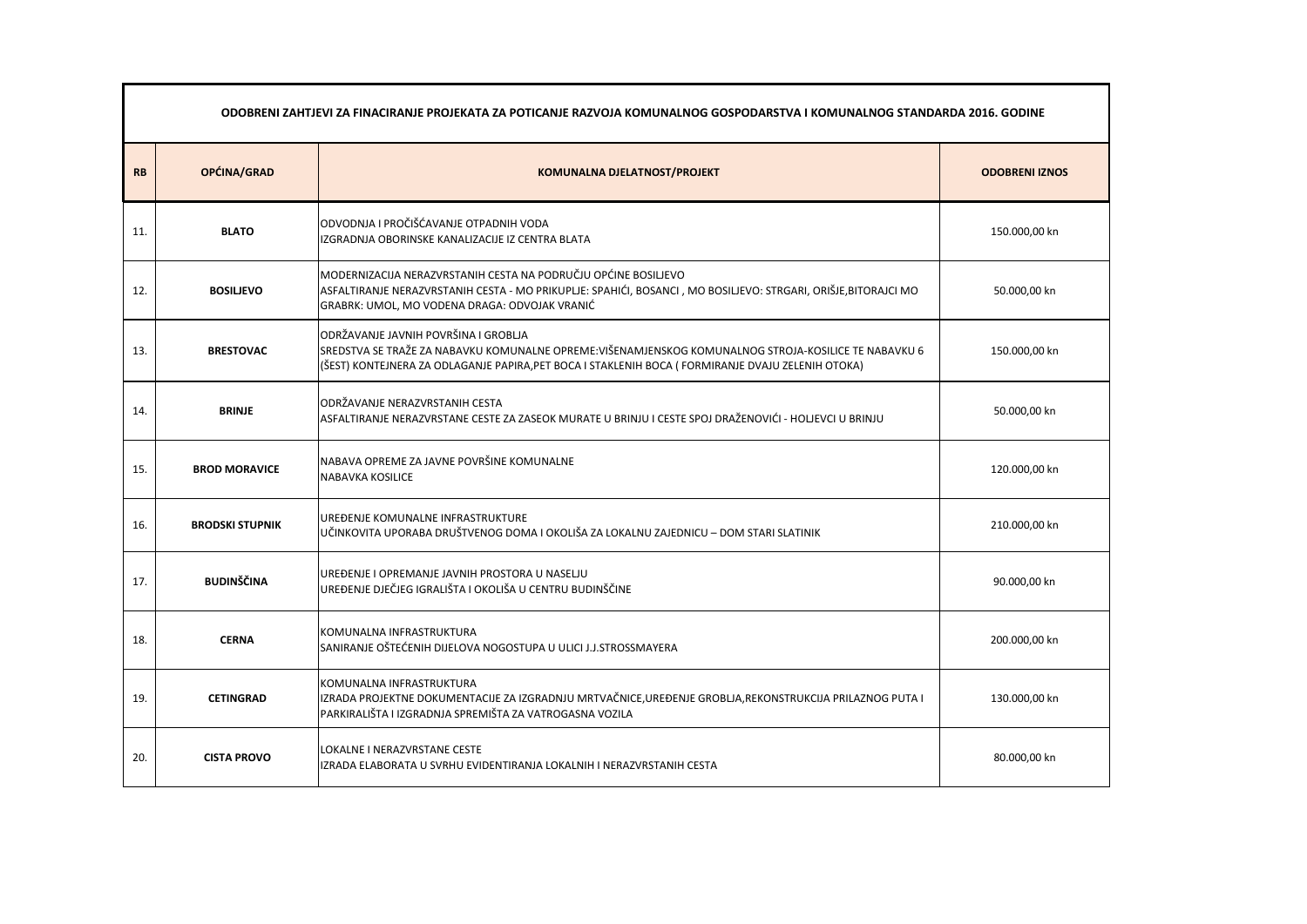|           | ODOBRENI ZAHTJEVI ZA FINACIRANJE PROJEKATA ZA POTICANJE RAZVOJA KOMUNALNOG GOSPODARSTVA I KOMUNALNOG STANDARDA 2016. GODINE |                                                                                                                                                                                                         |               |  |  |
|-----------|-----------------------------------------------------------------------------------------------------------------------------|---------------------------------------------------------------------------------------------------------------------------------------------------------------------------------------------------------|---------------|--|--|
| <b>RB</b> | OPĆINA/GRAD                                                                                                                 | <b>ODOBRENI IZNOS</b>                                                                                                                                                                                   |               |  |  |
| 21.       | <b>CIVLJANE</b>                                                                                                             | SANACIJA NERAZVRSTANIH CESTA.<br>SANACIJA NERAZVRSTANIH CESTA NA PODRUČJU OPĆINE CIVLJANE:<br>(LEKO, BATICE, VUKOVIĆI, BARIŠIĆI, GARGENTE, PREOČANI-VRANJEŠI, IVETIĆI, NOVOSELCI, MILKOVIĆI, ĐURĐEVIĆI) | 110.000,00 kn |  |  |
| 22.       | <b>CRNAC</b>                                                                                                                | IZRADA PROJEKTNE DOKUMENTACIJE<br>IZGRADNJA NERAZVRSTANE CESTE SUHA MLAKA - GRANICA OPĆINE                                                                                                              | 40.000,00 kn  |  |  |
| 23.       | ČEPIN                                                                                                                       | IZGRADNJA PARKOVA OKO OSNOVNIH ŠKOLA<br>IZGRADNJA PARKOVA OKO ŠKOLE                                                                                                                                     | 150.000,00 kn |  |  |
| 24.       | <b>DARDA</b>                                                                                                                | ODRŽAVANJE JAVNIH ZELENIH POVRŠINA I ZIMSKA SLUŽBA<br>NABAVA TRAKTORA SA KOMANDAMA I PRIKLJUČENIM UTIČNICAMA ZA STRIŽNU RUKU, RASIPAČ I SNJEŽNI PLUG                                                    | 160.000,00 kn |  |  |
| 25.       | <b>DAVOR</b>                                                                                                                | KOMUNALNA INFRASTRUKTURA<br>REKONSTRUKCIJA ULICE STRMA U DAVORU                                                                                                                                         | 155.000,00 kn |  |  |
| 26.       | <b>DESINIĆ</b>                                                                                                              | IZGADNJA OBJEKATA I UREĐAJA KOMUNALNE INFRASTRUKTURE<br>- MODERNIZANIJA I REKONSTRUKCIJA NERAZVRSTANIH CESTA NA PODRUČJU OPĆINE DESINIĆ - DIONICA VRH ZBILJSKI<br>VINKOVIĆI - ŠUMAK                     | 90.000,00 kn  |  |  |
| 27.       | <b>DICMO</b>                                                                                                                | IZGRADNJA OBJEKATA ZA ISPRAĆAJ POKOJNIKA<br>IZGRADNJA MRTVAČNICE                                                                                                                                        | 150.000,00 kn |  |  |
| 28.       | <b>DONJA DUBRAVA</b>                                                                                                        | IZVOĐENJE RADOVA NA INVESTICIJSKOM ODRŽAVANJU KOMUNALNE INFRASTRUKTURE<br>IZVOĐENJE RADOVA I IZGRADNJA JAVNE RASVJETE ZA SIGURNIJI PROMET                                                               | 120.000,00 kn |  |  |
| 29.       | <b>DONJA MOTIČINA</b>                                                                                                       | IZVOĐENJE RADOVA I UREĐENJE JAVNOG PROSTORA U NASELJU DONJA MOTIČINA<br><b>ADAPTACIJA PODA</b>                                                                                                          | 51.000,00 kn  |  |  |
| 30.       | <b>DONJA VOĆA</b>                                                                                                           | NERAZVRSTANE CESTE U DONJOJ VOĆI<br>ASFALTIRANJE NERAZVRSTANE CESTE ŠINCEKOV BRIJEG TE ASFALTIRANJE CESTE U MARKAČEV BRIJEG U OPĆINI DONJA VOĆA                                                         | 160.000,00 kn |  |  |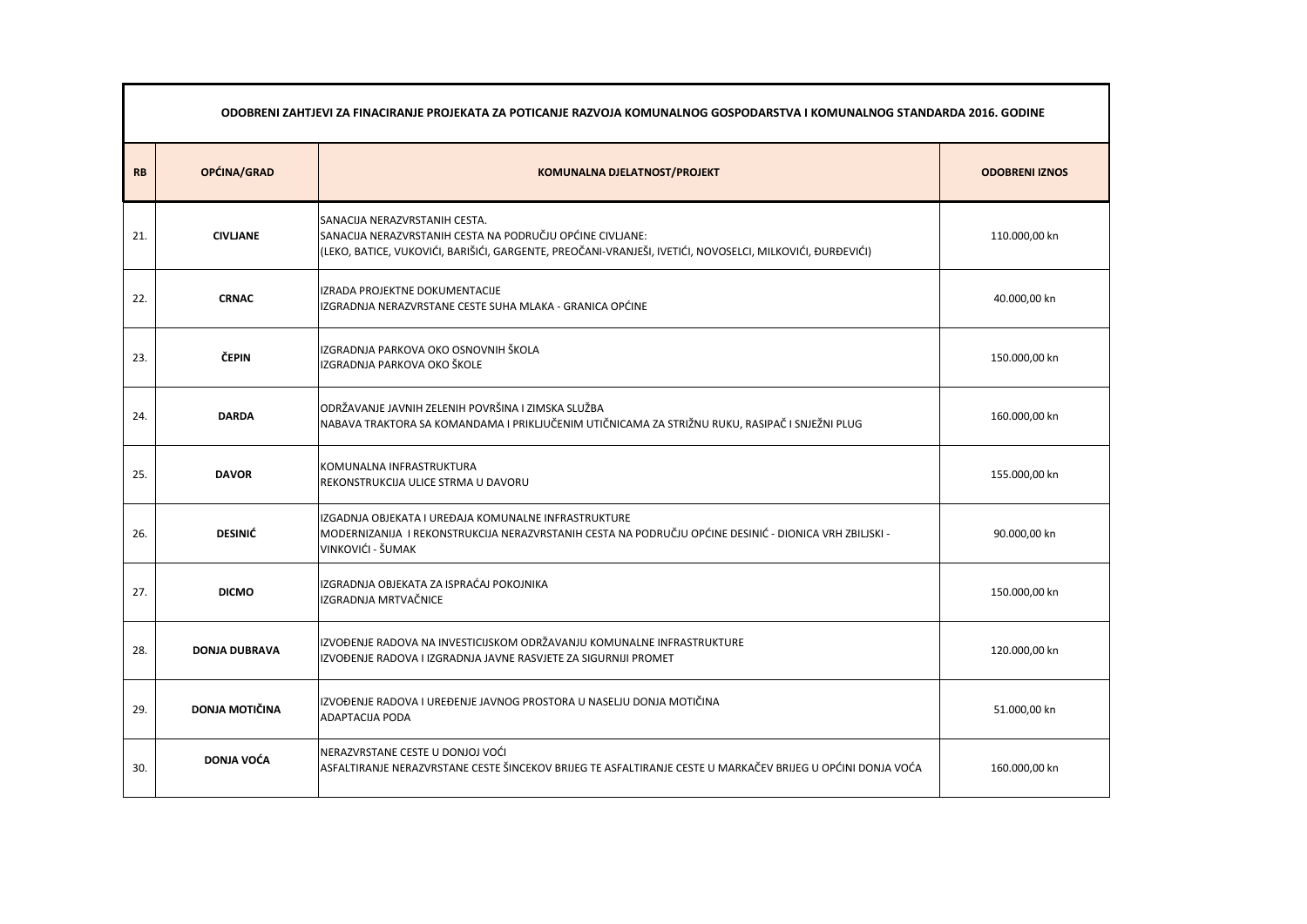|           | ODOBRENI ZAHTJEVI ZA FINACIRANJE PROJEKATA ZA POTICANJE RAZVOJA KOMUNALNOG GOSPODARSTVA I KOMUNALNOG STANDARDA 2016. GODINE |                                                                                                                                                                                                                                                 |                       |  |
|-----------|-----------------------------------------------------------------------------------------------------------------------------|-------------------------------------------------------------------------------------------------------------------------------------------------------------------------------------------------------------------------------------------------|-----------------------|--|
| <b>RB</b> | OPĆINA/GRAD                                                                                                                 | <b>KOMUNALNA DJELATNOST/PROJEKT</b>                                                                                                                                                                                                             | <b>ODOBRENI IZNOS</b> |  |
| 31.       | <b>DONJI ANDRIJEVCI</b>                                                                                                     | RADOVI I UGRADNJA UREĐAJA KOMUNALNE INFRASTRUKTURE<br>NABAVKA VANJSKIH SPRAVA I OPREME PARKOVNE POVRŠINE UZ POTOK U NASELJU DONJI ANDRIJEVCI                                                                                                    | 105.000,00 kn         |  |
| 32        | <b>DONJI KRALJEVEC</b>                                                                                                      | IZRADA PROJEKTNE DOKUMENTACIJE ZAIZVOĐENJE RADOVA NA UREĐENJU KOMUNALNE INFRASTRUKTURE<br>PROJEKTNA DOKUMENTACIJA ZA REKONSTRUKCIJU NERAZVRSTANIH CESTA NA PODRUČJU OPĆINE DONJI KRALJEVEC ZA<br>NASELJE DONJI PUSTAKOVEC I SVETI JURAJ U TRNJU | 19.000,00 kn          |  |
| 33        | <b>DONJI KRALJEVEC</b>                                                                                                      | NABAVA KOMUNALNE OPREME<br>NABAVA KOMUNALNOG TRAKTORA TUBER 50-LDW 2204 (PREDNJA HIDRAULIKA, RALICA ZA SNIJEG, MOGUĆNOST<br>PRIKLJUČENJA MALČERA)                                                                                               | 110.000,00 kn         |  |
| 34.       | <b>DONJI VIDOVEC</b>                                                                                                        | IZGRADNJA KOMUNALNE INFRASTRUKTURE<br>IZRADA PROJEKTNE DOKUMENTACIJE ZA OBORINSKU KANALIZACIJU                                                                                                                                                  | 60.000,00 kn          |  |
| 35.       | <b>DRENOVCI</b>                                                                                                             | ODRŽAVANJE GROBLJA I NERAZVRSTANIH CESTA<br>IZGRADNJA NERAZVRSTANE LOKALNE CESTE I SANACIJA CENTRALNE PJEŠAČKE STAZE NA GROBLJU U NASELJU DRENOVCI                                                                                              | 170.000,00 kn         |  |
| 36.       | <b>DRNIŠ</b>                                                                                                                | UREĐENJE NERAZVRSTANE CESTE<br>POJAČANO ODRŽAVANJE SEOSKE NERAZVRSTANE CESTE LIŠNJAK-GROBLJE SV. ILIJE                                                                                                                                          | 150.000,00 kn         |  |
| 37.       | <b>DRNIŠ</b>                                                                                                                | IZGRADNJA TRŽNICE NA MALO<br>TRŽNICA -IZGRADNJA OBJEKTA I NATKRIVANJE PRODAJNIH STOLOVA                                                                                                                                                         | 25.000,00 kn          |  |
| 38.       | <b>DUBROVAČKO</b><br><b>PRIMORJE</b>                                                                                        | IZGRADNJA OBJEKATA I UREĐAJA KOMUNALNE INFRASTRUKTURE U POSLOVNOJ ZONI<br>IZGRADNJA DIJELA PROMETNE INFRASTRUKTURE U POSLOVNOJ ZONI BANIĆI                                                                                                      | 150.000,00 kn         |  |
| 39.       | <b>DUGA RESA</b>                                                                                                            | IZRADA PROJEKTNE DOKUMENTACIJE ZA UREĐENJE NOGOSTUPA<br>UREĐENJE NOGOSTUPA U RIJEČKOJ I FRANKOPANSKOJ ULICI                                                                                                                                     | 60.000,00 kn          |  |
| 40.       | <b>DUGIRAT</b>                                                                                                              | IZGRADNJA NOGOSTUPA UZ DRŽAVNU CESTU D8 NA PODRUČJU OPĆINE DUGI RAT<br>UREĐENJE NOGOSTUPA U DUĆAMA                                                                                                                                              | 100.000,00 kn         |  |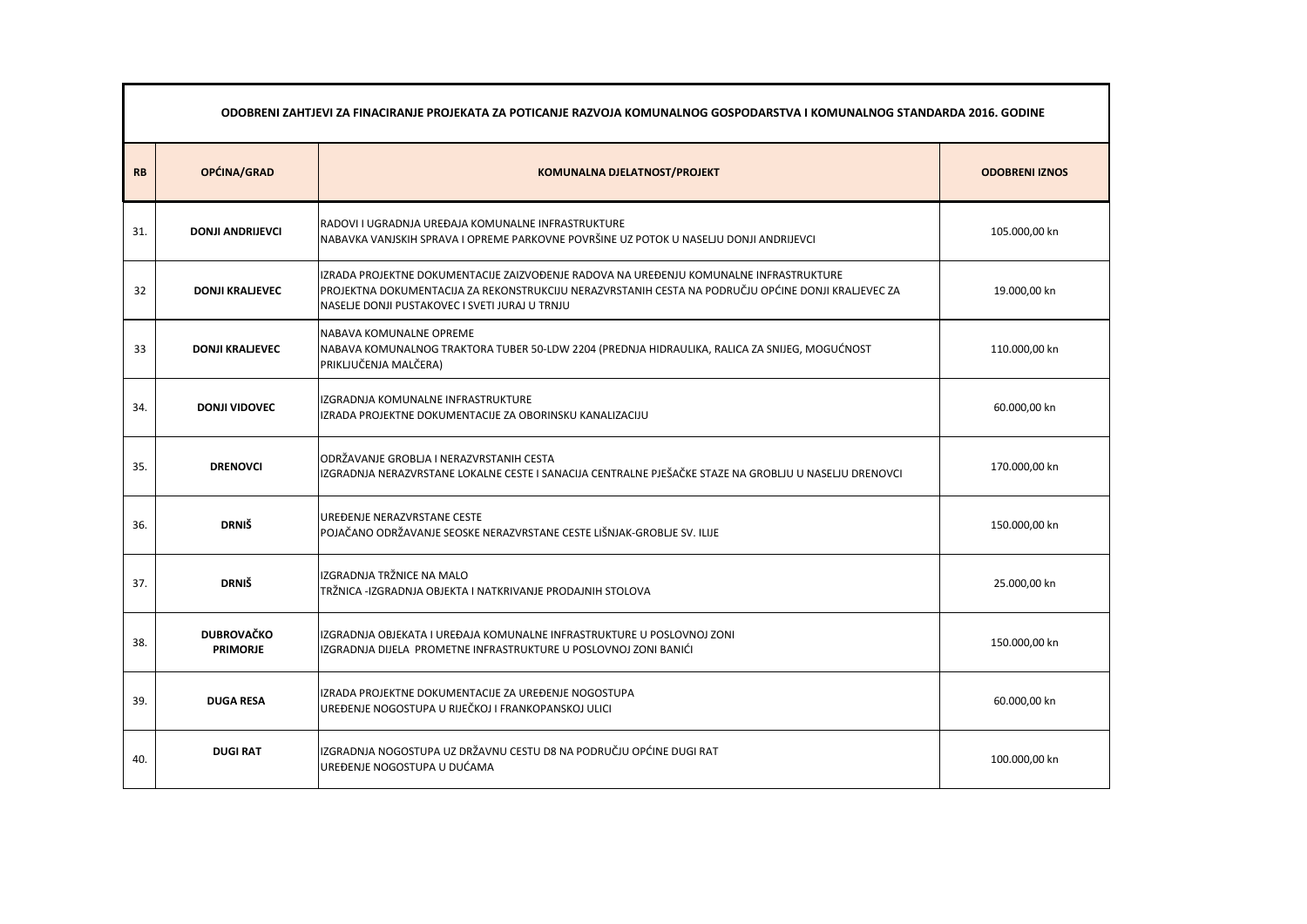|           | ODOBRENI ZAHTJEVI ZA FINACIRANJE PROJEKATA ZA POTICANJE RAZVOJA KOMUNALNOG GOSPODARSTVA I KOMUNALNOG STANDARDA 2016. GODINE |                                                                                                                                                                                                           |                       |  |  |
|-----------|-----------------------------------------------------------------------------------------------------------------------------|-----------------------------------------------------------------------------------------------------------------------------------------------------------------------------------------------------------|-----------------------|--|--|
| <b>RB</b> | OPĆINA/GRAD                                                                                                                 | <b>KOMUNALNA DJELATNOST/PROJEKT</b>                                                                                                                                                                       | <b>ODOBRENI IZNOS</b> |  |  |
| 41.       | <b>DUGO SELO</b>                                                                                                            | <b>GOSPODARENJE OTPADOM</b><br>UNAPRIJEĐENJE SUSTAVA RAZDVAJANJA KOMUNALNOG OTPADA NA PODRUČJU GRADA DUGO SELO                                                                                            | 90.000,00 kn          |  |  |
| 42.       | <b>ĐAKOVO</b>                                                                                                               | IZRADA PROJEKTNE I DRUGE TEHNIČKE DOKUMENTACIJE ZA IZVOĐENJE OBJEKATA I UREĐAJA KOMUNALNE INFRASTRUKTURE<br>PROJEKTNA DOKUMENTACIJA ZA IZGRADNJU BICIKLISTIČKO - PJEŠAČKIH STAZA NA PODRUČJU GRADA ĐAKOVA | 88.200,00 kn          |  |  |
| 43.       | <b><i>DULOVAC</i></b>                                                                                                       | MODERNIZACIJA NERAZVRSTANIH CESTA<br>REKONSTRUKCIJA LOKALNE CESTE ZA NASELJE PUKLICA                                                                                                                      | 190.000,00 kn         |  |  |
| 44.       | <b><i><u>DURDENOVAC</u></i></b>                                                                                             | NERAZVRSTANE CESTE<br>REKONSTRUKCIJA NERAZVRSTANE CESTE U NASELJU ŠAPTINOVCI - RIJEČNA ULICA LIJEVA                                                                                                       | 130.000,00 kn         |  |  |
| 45.       | <b><i><u>DURMANEC</u></i></b>                                                                                               | UREĐENJE JAVNIH POVRŠINA I PROMETNICA NA PODRUČJU OPĆINE ĐURMANEC<br>NABAVA OPREME ZA UREĐENJE AUTOBUSNIH UGIBALIŠTA                                                                                      | 120.000,00 kn         |  |  |
| 46.       | <b>ERVENIK</b>                                                                                                              | KOMUNALNA PROMETNA INFRASTRUKTURA<br>MODERNIZACIJA NERAZVSTANE CESTE: ERVENIK-ŽEGAR                                                                                                                       | 180.000,00 kn         |  |  |
| 47.       | <b>FERIČANCI</b>                                                                                                            | KOMUNALNO ODRŽAVANJE JAVNIH POVRŠINA<br>IZGRADNJA PJEŠAČKIH STAZA U NASELJU VUČIJAK FERIČANAČKI                                                                                                           | 120.000,00 kn         |  |  |
| 48.       | <b>FUŽINE</b>                                                                                                               | ODRŽAVANJE JAVNIH POVRŠINA- GROBLJE<br>OGRADNI ZID MJESNOG GROBLJA FUŽINE                                                                                                                                 | 150.000,00 kn         |  |  |
| 49.       | <b>GALOVAC</b>                                                                                                              | SANACIJA I OPREMANJE OBJEKTA KOMUNALNE INFRASTRUKTURE<br>SANACIJA I OPREMANJE DRUŠTVENOG DOMA U OPĆINI GALOVAC                                                                                            | 120.000,00 kn         |  |  |
| 50.       | <b>GARČIN</b>                                                                                                               | <b>JAVNA RASVJETA</b><br>JAVNA RASVJETA ZADUBRAVLJE                                                                                                                                                       | 150.000,00 kn         |  |  |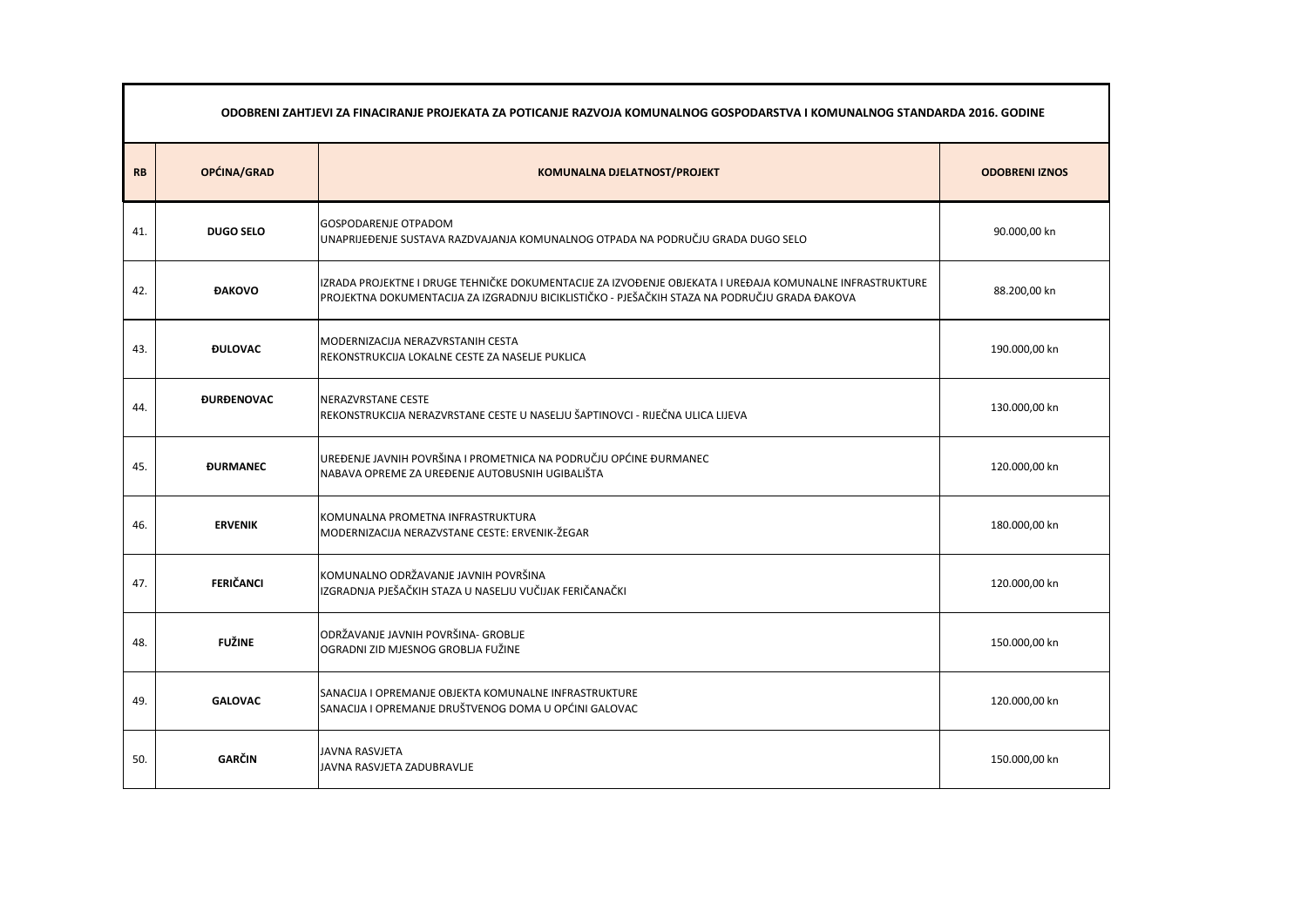|           | ODOBRENI ZAHTJEVI ZA FINACIRANJE PROJEKATA ZA POTICANJE RAZVOJA KOMUNALNOG GOSPODARSTVA I KOMUNALNOG STANDARDA 2016. GODINE |                                                                                                                                                                                                                                                                        |               |  |
|-----------|-----------------------------------------------------------------------------------------------------------------------------|------------------------------------------------------------------------------------------------------------------------------------------------------------------------------------------------------------------------------------------------------------------------|---------------|--|
| <b>RB</b> | OPĆINA/GRAD<br><b>KOMUNALNA DJELATNOST/PROJEKT</b>                                                                          |                                                                                                                                                                                                                                                                        |               |  |
| 51.       | <b>GLINA</b>                                                                                                                | <b>GRADSKA TRŽNICA</b><br>IZGRADNJA GRADSKE TRŽNICE U GLINI                                                                                                                                                                                                            | 50.000,00 kn  |  |
| 52.       | <b>GLINA</b>                                                                                                                | NERAZVRSTANE CESTE I JAVNE PROMETNE POVRŠINE<br>TEKUĆE ODRŽAVANJE NERAZVRSTANIH CESTA GU18 KLANAC, GU26 LANIŠĆE I DIJELA GU33 MLINARSKA ULICA I PARKIRALIŠTA<br>ISPRED STAROG KATOLIČKOG GROBLJA U GRADU GLINI                                                         | 180.000,00 kn |  |
| 53.       | <b>GORNJI BOGIĆEVCI</b>                                                                                                     | UREĐENJE NERAZVRSTANIH CESTA/<br>REKONSTRUKCIJA KOLNIČKOG TRAKA I PARKIRALIŠTA ULICE KARLOVAC U NASELJU GORNJI BOGIĆEVCI                                                                                                                                               | 140.000,00 kn |  |
| 54.       | <b>GOSPIĆ</b>                                                                                                               | IZVOĐENJE RADOVA NA IZGRADNJI KOMUNALNE INFRASTRUKTURE- IZGRADNJA PROMETNICE<br>IZGRADNJA GRADSKE ULICE - ODVOJAK PAZARIŠKE ULICE, FAZA II.                                                                                                                            | 180.000,00 kn |  |
| 55.       | <b>GRADAC</b>                                                                                                               | UREĐENJE I KOMUNALNO OPREMANJE JAVNE ŠETNICE SA PRIPADAJUĆIM SADRŽAJIMA<br>OBALNA ŠETNICA NASELJA GRADAC                                                                                                                                                               | 100.000,00 kn |  |
| 56.       | <b>GUNJA</b>                                                                                                                | UREĐENJE JAVNIH POVRŠINA U CENTARALNOM DIJELU NASELJA OPĆINE GUNJA<br>IZGRADNJA PARKIRALIŠTA ZA OSOBNE AUTOMOBILE, PROSTORA ZA MANIPULACIJU VOZILA, PJEŠAČKE STAZE, RJEŠENJE<br>OBORINSKE ODVODNJE I UREĐENJE ZELENIH POVRŠINA U GUNJI NA TRGU ŽRTAVA DOMOVINSKOG RATA | 200.000,00 kn |  |
| 57.       | <b>HRAŠĆINA</b>                                                                                                             | AKTIVNOSTI IZVOĐENJA RADOVA NA KOMUNALNOJ INFRASTRUKTURI<br>SANACIJA KLIZIŠTA NA LOKALNOJ CESTI HRAŠĆINA                                                                                                                                                               | 100.000,00 kn |  |
| 58.       | <b>HRVACE</b>                                                                                                               | <b>UREĐENJE CESTA</b><br>SANACIJA I UREĐENJE NERAZVRSTANIH CESTA NA PODRUČJU OPĆINE HRVACE                                                                                                                                                                             | 150.000,00 kn |  |
| 59.       | <b>HRVATSKA KOSTAJNICA</b>                                                                                                  | VODOVOD I KANALIZACIJA<br>UGRADNJA KANALIZACIONE CIJEVI U ULICI MARKA VUČIĆA U HRVATSKOJ KOSTAJNICI                                                                                                                                                                    | 100.000,00 kn |  |
| 60.       | <b>IVANIĆ - GRAD</b>                                                                                                        | IZGRADNJA PJEŠAČKE STAZE S IZVOĐENJEM OBORINSKE ODVODNJE I ZAMJENOM PLINSKIH INSTALACIJA<br>IZGRADNJA PJEŠAČKE STAZE U NASELJU ŠUMEĆANI                                                                                                                                | 150.000,00 kn |  |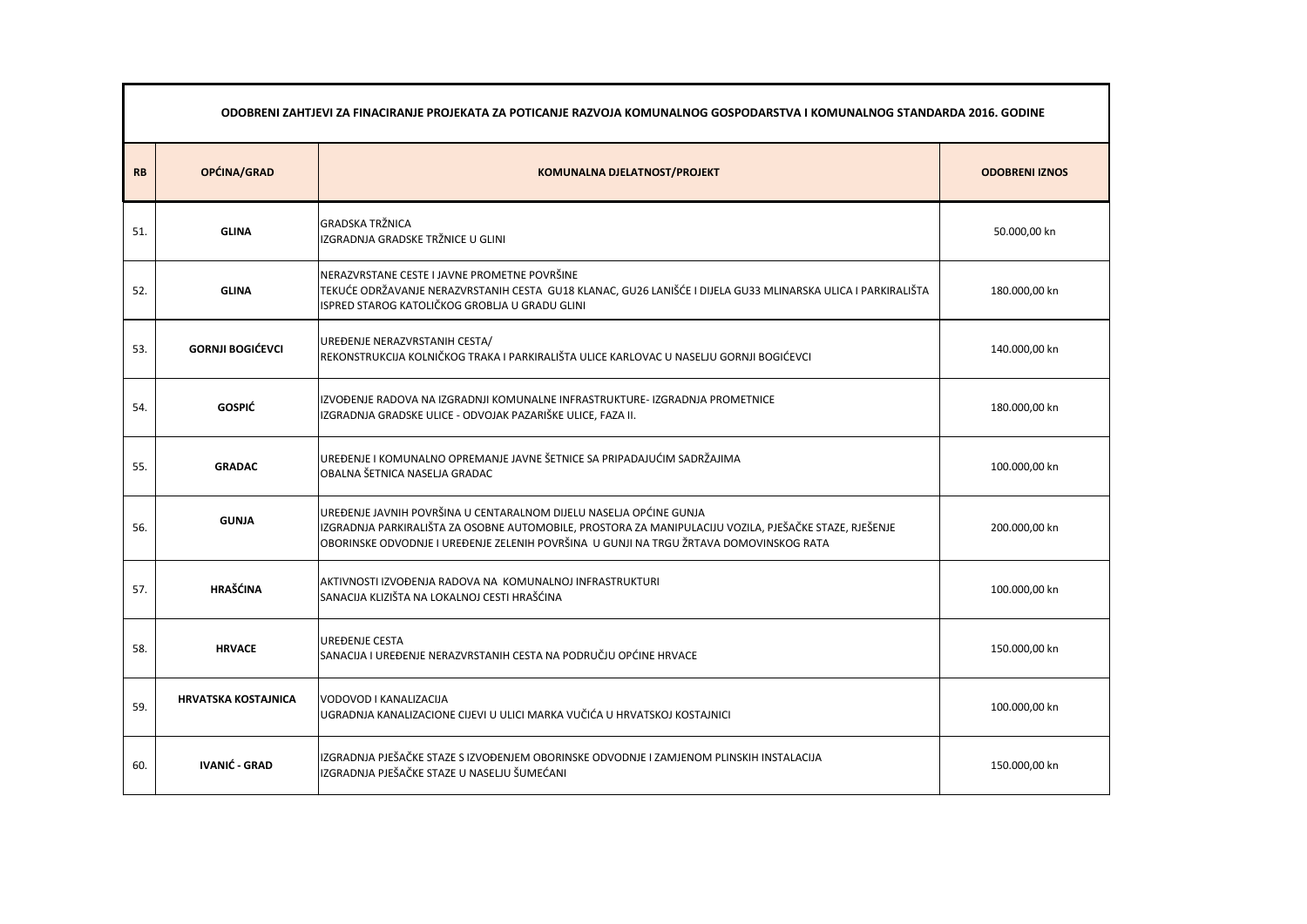| ODOBRENI ZAHTJEVI ZA FINACIRANJE PROJEKATA ZA POTICANJE RAZVOJA KOMUNALNOG GOSPODARSTVA I KOMUNALNOG STANDARDA 2016. GODINE |                  |                                                                                                                                                                                                                              |               |  |
|-----------------------------------------------------------------------------------------------------------------------------|------------------|------------------------------------------------------------------------------------------------------------------------------------------------------------------------------------------------------------------------------|---------------|--|
| OPĆINA/GRAD<br><b>RB</b><br><b>KOMUNALNA DJELATNOST/PROJEKT</b><br><b>ODOBRENI IZNOS</b>                                    |                  |                                                                                                                                                                                                                              |               |  |
| 61.                                                                                                                         | <b>IVANKOVO</b>  | OBJEKTI I UREĐAJI KOMUNALNE INFRASTRUKTURE<br>IZGRADNJA NADSTREŠNICE MRTVAČNICI NA GROBLJU NASELJA IVANKOVO                                                                                                                  | 130.000,00 kn |  |
| 62.                                                                                                                         | <b>JAKOVLJE</b>  | IZRADA PROJEKTNE I DRUGE DOKUMENTACIJE<br>IZRADA PROJEKTNE DOKUMENTACIJE I ISHOĐENJE GRAĐEVINSKE DOZVOLE ZA NERAZVRSTANE OPĆINSKE PROMETNICE                                                                                 | 50.000,00 kn  |  |
| 63.                                                                                                                         | <b>JALŽABET</b>  | NERAZVRSTANE CESTE<br>MODERNIZACIJA NERAZVRSTANIH CESTA                                                                                                                                                                      | 140.000,00 kn |  |
| 64.                                                                                                                         | <b>JANJINA</b>   | UREĐENJE JAVNIH POVRŠINA<br>UREĐENJE PARKA U CENTRU NASELJA JANJINA                                                                                                                                                          | 90.000,00 kn  |  |
| 65.                                                                                                                         | <b>JARMINA</b>   | SANACIJA KROVIŠTA<br>SANACIJA VIŠENAMENSKOG OBJEKTA ZA POTREBE OPĆINE JARMINA                                                                                                                                                | 70.000,00 kn  |  |
| 66.                                                                                                                         | <b>JASENOVAC</b> | POBOLJŠANJE KVALITETE I POVEĆANJE KVANTITETE KOMUNALNIH USLUGA VODOOPSKRBE, ODVODNJE OTPADNIH VODA,<br>ODLAGANJE KOMUNALNOG OTPADA, ODRŽAVANJE NERAZVRSTANIH CESTA, ODRŽAVANJE ČISTOĆE<br>NABAVKA KOMBINIRANOG RADNOG STROJA | 170.000,00 kn |  |
| 67.                                                                                                                         | <b>JOSIPDOL</b>  | IZGRADNJA KOMUNALNE INFRASTRUKTURE<br>IZGRADNJA OBORINSKE ODVODNJE U CENTRU NASELJA JOSIPDOL- 1 FAZA                                                                                                                         | 60.000,00 kn  |  |
| 68.                                                                                                                         | <b>KANFANAR</b>  | <b>JAVNA RASVJETA</b><br>MODERNIZACIJA JAVNE RASVJETE NA PODRUČJU OPĆINE KANFANAR                                                                                                                                            | 180.000,00 kn |  |
| 69.                                                                                                                         | <b>KARLOVAC</b>  | UREĐENJE NERAZVRSTANE CESTE<br>MJEŠOVITA KANALIZACIJA I VODOOPSKRBNI CJEVOVOD U ULICI OBALA VLADIMIRA MAŽURANIĆA I BOLNIČKOJ ULICI I<br>UREĐENJE ULICE OBALA VLADIMIRA MAŽURANIĆA                                            | 220.000,00 kn |  |
| 70.                                                                                                                         | <b>KASTAV</b>    | IZRADA PROJEKTNE DOKUMENTACIJE ZA IZVOĐENJE RADOVA NA UREĐENJU JAVNIH POVRŠINA U POVIJESNOJ GRADSKOJ<br><b>JEZGRI</b><br>REVITALIZACIJA POVIJESNE GRADSKE JEZGRE - UREĐENJE SREDIŠNJEG GRADSKOG TRGA                         | 25.000,00 kn  |  |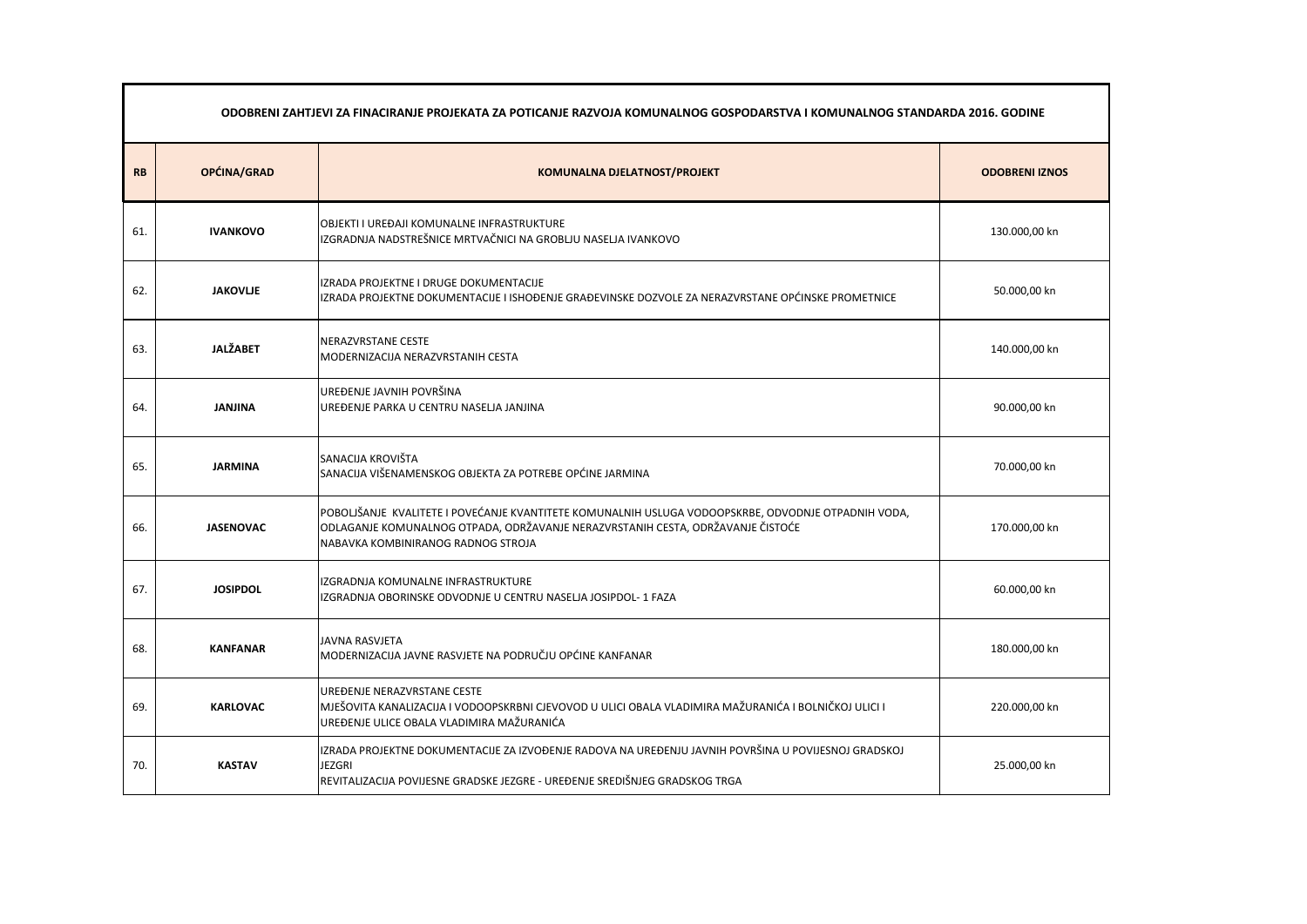|           | ODOBRENI ZAHTJEVI ZA FINACIRANJE PROJEKATA ZA POTICANJE RAZVOJA KOMUNALNOG GOSPODARSTVA I KOMUNALNOG STANDARDA 2016. GODINE |                                                                                                                                                                                                                                                                                                                           |                       |  |  |
|-----------|-----------------------------------------------------------------------------------------------------------------------------|---------------------------------------------------------------------------------------------------------------------------------------------------------------------------------------------------------------------------------------------------------------------------------------------------------------------------|-----------------------|--|--|
| <b>RB</b> | OPĆINA/GRAD                                                                                                                 | <b>KOMUNALNA DJELATNOST/PROJEKT</b>                                                                                                                                                                                                                                                                                       | <b>ODOBRENI IZNOS</b> |  |  |
| 71.       | <b>KAŠTELA</b>                                                                                                              | GRADNJA OBJEKATA I UREĐAJA KOMUNALNE INFRASTRUKTURE, JAVNE POVRŠINE, NERAZVRSTANE CESTE<br>REKONSTRUKCIJA ULICE PUT SVETOG LOVRE U KAŠTEL LUKŠIĆU                                                                                                                                                                         | 150.000,00 kn         |  |  |
| 72.       | <b>KIJEVO</b>                                                                                                               | UREĐENJE OKOLIŠA GROBLJA<br>IZGRADNJA ZIDA NA NOVOM GROBLJU SV. MIHOVILA U KIJEVU                                                                                                                                                                                                                                         | 150.000,00 kn         |  |  |
| 73.       | <b>KISTANJE</b>                                                                                                             | <b>ODLAGANJE KOMUNALNOG OPADA</b><br>NABAVA MOBILNOG RECIKLAŽNOG DVORIŠTA I KAMIONA ZA PRIJEVOZ ISTOG                                                                                                                                                                                                                     | 100.000,00 kn         |  |  |
| 74.       | <b>KLINČA SELO</b>                                                                                                          | REVITALIZACIJA NERAZVRSTANIH CESTA<br>NA PODRUČJU KLINČA SELA, PRODUŽETAK AMRUŠEVE ULICE U KLINČA SELU; MIKOVIĆEVA ULICA U DONJOJ ZDENČINI;<br>SAKOMANOV ODVOJAK U KLINČA SELU; CESTA KOD RAZUMA U TRŽIĆU; KRANJČEVIĆEVA ULICA U KLINČA SELU; CESTA KOD<br>IGRALIŠTA NK DINAMO OKIĆ; PARKIRALIŠNI PLATO GROBLJA U KUPINCU | 100.000,00 kn         |  |  |
| 75.       | <b>KLIS</b>                                                                                                                 | UREĐENJE NERAZVRSTANIH CESTA<br>UREĐENJE NERAZVRSTANIH CESTA U OPĆINI KLIS                                                                                                                                                                                                                                                | 150.000,00 kn         |  |  |
| 76.       | <b>KLOŠTAR</b><br><b>PODRAVSKI</b>                                                                                          | NABAVKA KOMUNALNE OPREME/<br>NABAVKE KRANSKE I PREDNJE ROTACIJSKE KOSILICE                                                                                                                                                                                                                                                | 150.000,00 kn         |  |  |
| 77.       | <b>KNIN</b>                                                                                                                 | UREĐENJE NERAZVRSTANIH CESTA NA PODRUČJU GRADA KNINA<br>UREĐENJE ULICE ANTE ANIĆA, ODVOJKA TOMISLAVOVE I GOTOVČEVE ULICE U KNINU                                                                                                                                                                                          | 250.000,00 kn         |  |  |
| 78.       | <b>KONAVLE</b>                                                                                                              | <b>GOSPODARENJE OTPADOM</b><br>NABAVKA KOMUNALNE OPREME ZA RECIKLAŽNO DVORIŠTE                                                                                                                                                                                                                                            | 150.000,00 kn         |  |  |
| 79.       | <b>KONJŠĆINA</b>                                                                                                            | MODERNIZACIJA I ASFALTIRANJE NERAZVRESTANE CESTE<br>UREĐENJE I MODERNIZACIJA NERAZVRSTANIH NEASFALTIRANIH CESTA KOJE POVEZUJU NASELJE                                                                                                                                                                                     | 120.000,00 kn         |  |  |
| 80.       | <b>KORČULA</b>                                                                                                              | ODRŽAVANJE JAVNIH POVRŠINA<br>POBOLJŠANJE KOMUNALNOG STANDARDA GRADA KORČULE                                                                                                                                                                                                                                              | 100.000,00 kn         |  |  |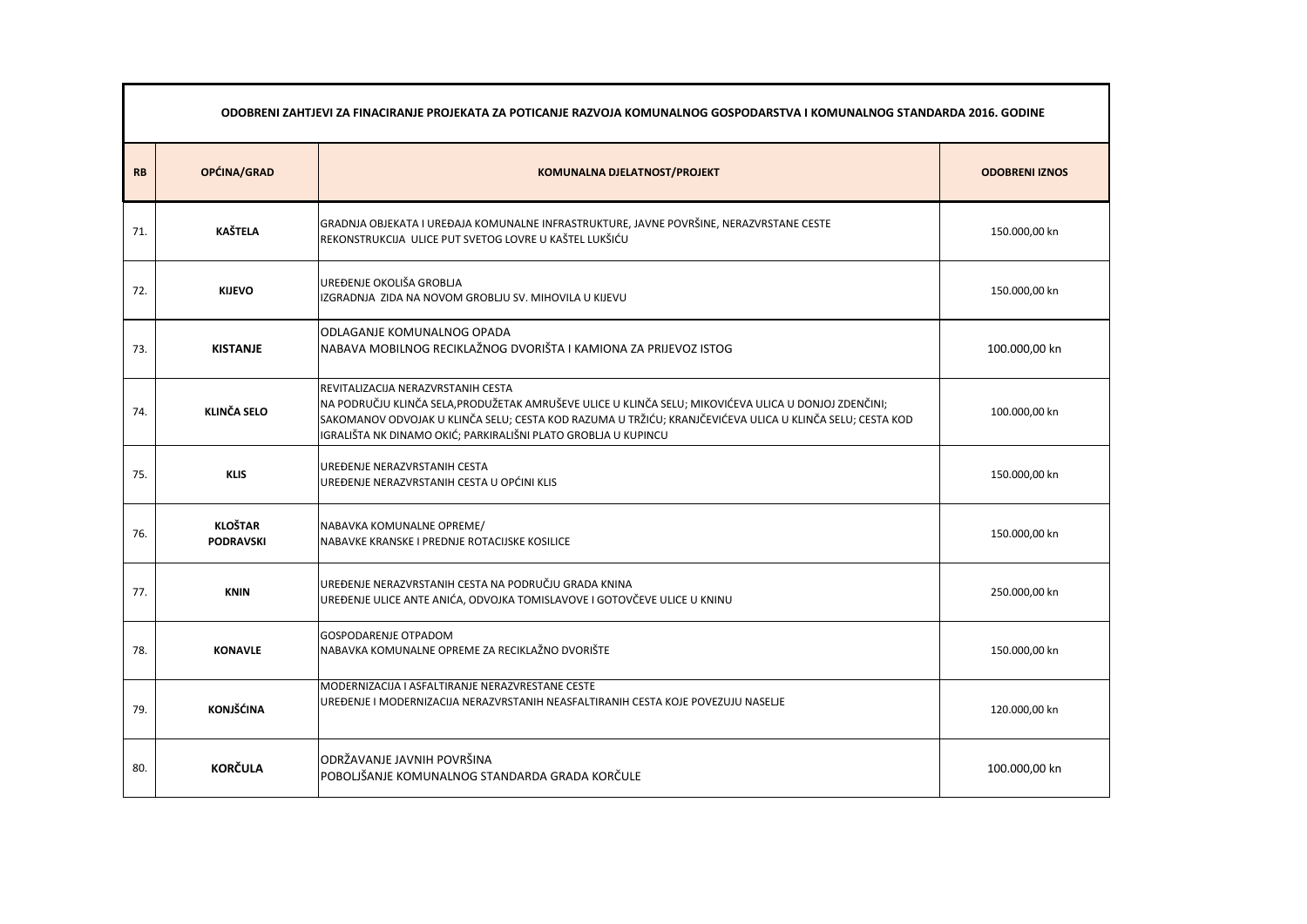|           | ODOBRENI ZAHTJEVI ZA FINACIRANJE PROJEKATA ZA POTICANJE RAZVOJA KOMUNALNOG GOSPODARSTVA I KOMUNALNOG STANDARDA 2016. GODINE |                                                                                                                                                                                                                 |                       |  |
|-----------|-----------------------------------------------------------------------------------------------------------------------------|-----------------------------------------------------------------------------------------------------------------------------------------------------------------------------------------------------------------|-----------------------|--|
| <b>RB</b> | OPĆINA/GRAD                                                                                                                 | <b>KOMUNALNA DJELATNOST/PROJEKT</b>                                                                                                                                                                             | <b>ODOBRENI IZNOS</b> |  |
| 81.       | <b>KOSTRENA</b>                                                                                                             | IZGRADNJA CESTOVNE MREŽE I OBORINSKE ODVODNJE<br>GRADNJA - REKONSTRUKCIJA GRAĐEVINE KOMUNALNE INFRASTRUKTURE: CESTA MAŽERI U OPĆINI KOSTRENA S ODVODNJOM                                                        | 150.000,00 kn         |  |
| 82.       | <b>KRALJEVEC NA SUTLI</b>                                                                                                   | PARKOVNA POVRŠINA - PARKIRALIŠTE<br>PARKOVNA POVRŠINA - SPOMENOBILJEŽJE -PARKIRALIŠTE                                                                                                                           | 120.000,00 kn         |  |
| 83.       | <b>KRAPINA</b>                                                                                                              | IZGRADNJA OBJEKTA KOMUNALNE INFRASTRUKTURE -IZGRADNJA PJEŠAČKOG MOSTA<br>IZGRADNJA PJEŠAČKOG MOSTA PREKO RIJEKE KRAPINICE U ULICI DRAGUTINA GORJANOVIĆA KRAMBERGERA                                             | 100.000,00 kn         |  |
| 84.       | <b>KRAPINSKE TOPLICE</b>                                                                                                    | UREĐENJE JAVNE POVRŠINE - KOMUNALNA DJELATNOST<br>ZELENE TOPLICE IV - UREĐENJE ALEJE KESTENA                                                                                                                    | 130.000,00 kn         |  |
| 85.       | <b>KULA NORINSKA</b>                                                                                                        | IZRADA PROJEKTNE DOKUMENTACIJE ZA VODOOPSKRBU BOROVCA I NOVA SELA - OPĆINA KULA NORINSKA<br>VODOOPSKRBA BOROVCA I NOVA SELA                                                                                     | 200.000,00 kn         |  |
| 86.       | <b>KUTJEVO</b>                                                                                                              | IZGRADNJA KOMUNALNE INFRASTRUKTURE<br>UREĐENJE GROBLJA U KUTJEVU                                                                                                                                                | 46.000,00 kn          |  |
| 87.       | <b>LANIŠĆE</b>                                                                                                              | IZGRADNJA OBJEKATA KOMUNALNE INFRASTRUKTURE<br>SANACIJA ZIDA NA GROBLJU U TRSTENIKU I SANACIJA KAPELICE NA GROBLJU U JELOVICAMA                                                                                 | 220.000,00 kn         |  |
| 88.       | <b>LASINJA</b>                                                                                                              | MODERNIZACIJA PROMETNE INFRASTRUKTURE<br>MODERNIZACIJA PROMETNE INFRASTRUKTURE-ODVOJAK VIDAKI                                                                                                                   | 80.000,00 kn          |  |
| 89.       | <b>LASTOVO</b>                                                                                                              | NABAVKA OPREME ZA UREĐENJE JAVNIH POVRŠINA UNUTAR NASELJA NA PODRUČJU OPĆINE LASTOVO<br>NABAVKA NADSTREŠNICA ZA AUTOBUSNA STAJALIŠTA I OPĆINSKE TABLE ZA JAVNO OGLAŠAVANJE PO NASELJIMA OTOKA<br><b>LASTOVA</b> | 76.800,00 kn          |  |
| 90.       | <b>LEĆEVICA</b>                                                                                                             | UREĐENJE GROBLJA<br>IZVOĐENJE RADOVA ZIDANJA SUHOZIDA U GROBLJU U KLADNJICIMA                                                                                                                                   | 200.000,00 kn         |  |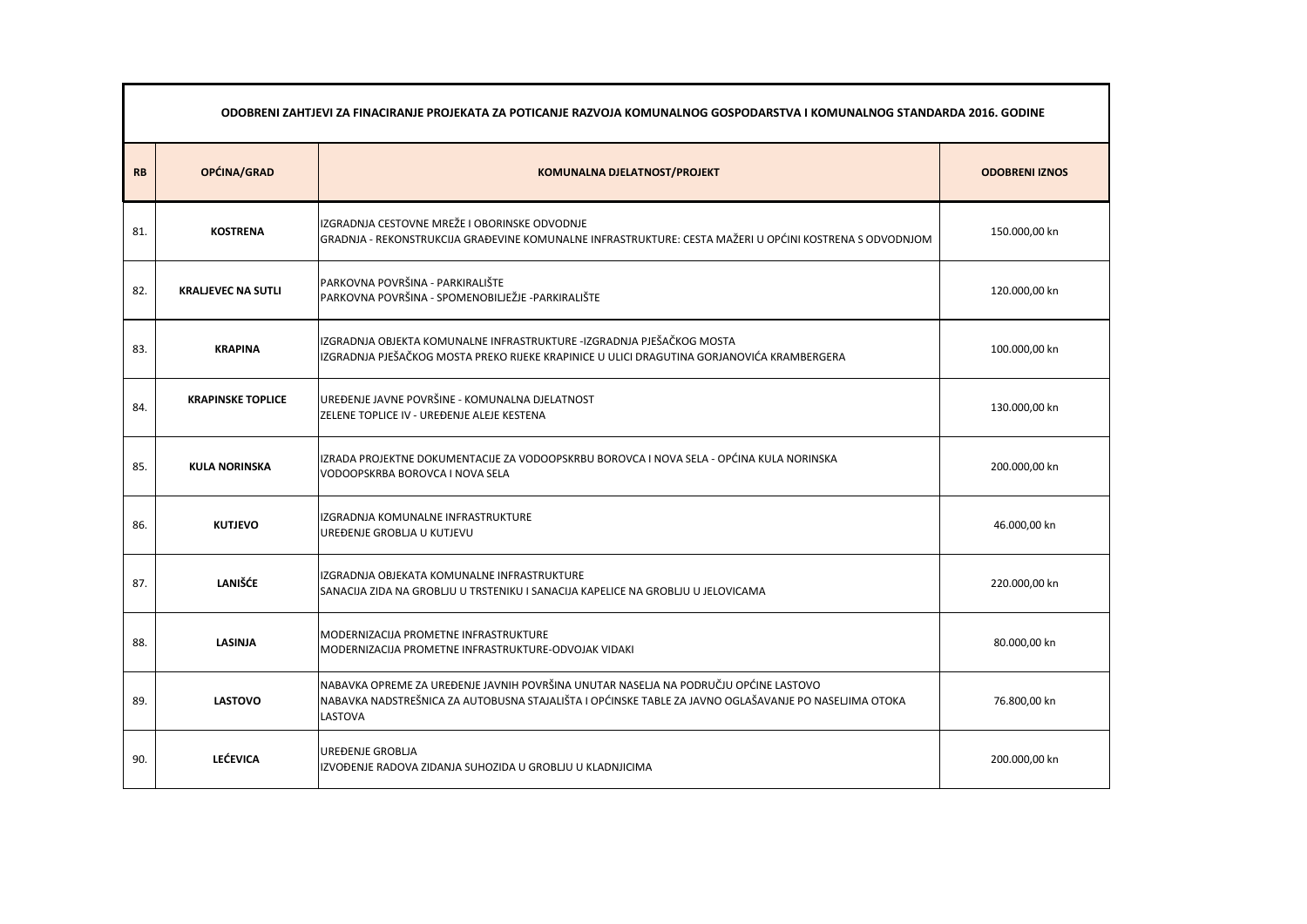|      | ODOBRENI ZAHTJEVI ZA FINACIRANJE PROJEKATA ZA POTICANJE RAZVOJA KOMUNALNOG GOSPODARSTVA I KOMUNALNOG STANDARDA 2016. GODINE |                                                                                                                                                                                                                      |                       |  |  |
|------|-----------------------------------------------------------------------------------------------------------------------------|----------------------------------------------------------------------------------------------------------------------------------------------------------------------------------------------------------------------|-----------------------|--|--|
| RB   | OPĆINA/GRAD                                                                                                                 | <b>KOMUNALNA DJELATNOST/PROJEKT</b>                                                                                                                                                                                  | <b>ODOBRENI IZNOS</b> |  |  |
| 91.  | <b>LEKENIK</b>                                                                                                              | IZVOĐENJE RADOVA NA ODRŽAVANJU KOMUNALNE INFRASTRUKTURE - NERAZVRSTANE CESTE U NASELJU GORNJI VUKOJEVAC<br>ODRŽAVANJE I OBNOVA NERAZVRSTANIH CESTA NA PODRUČJU OPĆINE LEKENIK                                        | 180.000,00 kn         |  |  |
| 92.  | <b>LEPOGLAVA</b>                                                                                                            | SANACIJA NERAZVRSTANE CESTE<br>SANACIJA CESTOVNOG KLIZIŠTA NA NERAZVRSTANOJ CESTI (NC 1-033) U ULICI ADAMA I KATARINE PATAČIĆ U LEPOGLAVI                                                                            | 80.000,00 kn          |  |  |
| 93.  | <b>LIPOVLJANI</b>                                                                                                           | TRAŽENA FINANCIJSKA POTPORA ODNOSI SE NA IZGRADNJU OBJEKATA I UREĐAJA KOMUNALNE  INFRASTRUKTURE<br>IZGRADNJA KOMUNALNE INFRASTRUKTURE S POPRATNIM SADRŽAJIMA - MRTVAČNICA I GROBLJE NA PODRUČJU NASELJA<br>PILJENICE | 150.000,00 kn         |  |  |
| 94.  | LIŠANE OSTROVIČKE                                                                                                           | IZGRADNJA GRAĐEVINSKIH OBJEKATA<br>SANACIJA NERAZVRSTANIH PROMETNICA NA PODRUČJU OPĆINE LIŠANE OSTROVIČKE                                                                                                            | 150.000,00 kn         |  |  |
| 95.  | <b>LOKVIČIĆI</b>                                                                                                            | IZGRADNJA I UREĐENJE NERAZVRSTANIH CESTA<br>IZGRADNJA I UREĐENJE NERAZVRSTANIH CESTA NA PODRUČJU OPĆINE LOKVIČIĆI                                                                                                    | 150.000,00 kn         |  |  |
| 96.  | <b>LOPAR</b>                                                                                                                | UREĐENJE NERAZVRSTANIH CESTA<br>IZGRADNJA I POJAČANO ODRŽAVANJE NERAZVRSTANIH CESTA NA PODRUČJU OPĆINE LOPAR                                                                                                         | 120.000,00 kn         |  |  |
| 97.  | <b>LOVAS</b>                                                                                                                | ODRŽAVANJE JAVNIH POVRŠINA<br>KUPNJA OPREME ZA POBOLJŠANJE KOMUNALNOG STANDARDA I ODRŽAVANJE JAVNIH POVRŠINA                                                                                                         | 150.000,00 kn         |  |  |
| 98.  | <b>LOVREĆ</b>                                                                                                               | NERAZVRSTANE CESTE<br>SANACIJA NERAZVRSTANIH CESTA                                                                                                                                                                   | 150.000,00 kn         |  |  |
| 99.  | <b>LUKAČ</b>                                                                                                                | ZA IZGRADNJU OBJEKTA KOMUNALNE INFRASTRUKTURE<br>IZGRADNJA MRTVAČNICE U VELIKOM POLJU                                                                                                                                | 220.000,00 kn         |  |  |
| 100. | <b>LUMBARDA</b>                                                                                                             | ODVODNJA OTPADNIH VODA<br>REKONSTRUKCIJA CRPNE STANICE "LINA" U SUSTAVU ODVODNJE OPĆINE LUMBARDA                                                                                                                     | 50.000,00 kn          |  |  |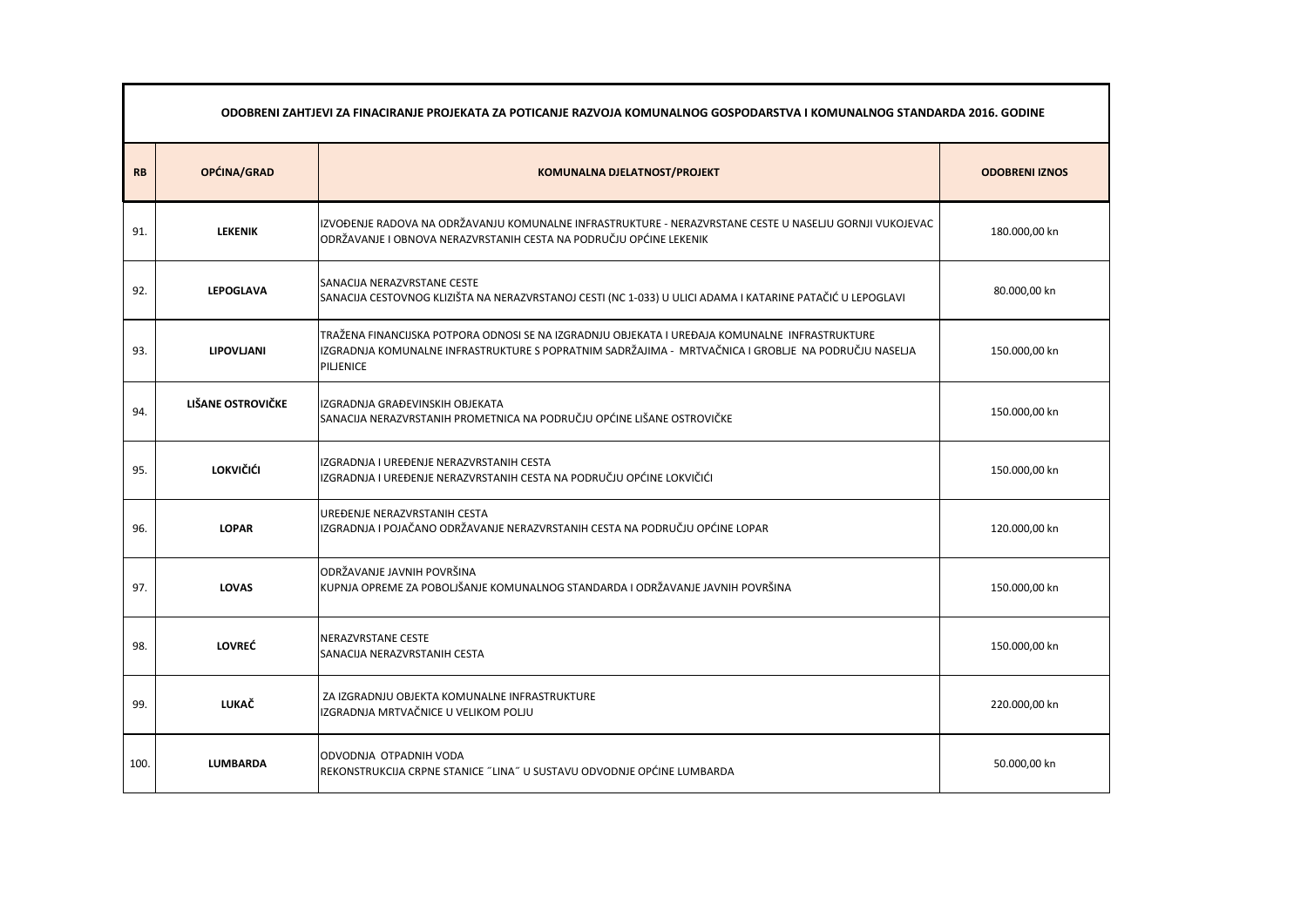|           | ODOBRENI ZAHTJEVI ZA FINACIRANJE PROJEKATA ZA POTICANJE RAZVOJA KOMUNALNOG GOSPODARSTVA I KOMUNALNOG STANDARDA 2016. GODINE |                                                                                                                                                                                                         |                       |  |  |
|-----------|-----------------------------------------------------------------------------------------------------------------------------|---------------------------------------------------------------------------------------------------------------------------------------------------------------------------------------------------------|-----------------------|--|--|
| <b>RB</b> | OPĆINA/GRAD                                                                                                                 | <b>KOMUNALNA DJELATNOST/PROJEKT</b>                                                                                                                                                                     | <b>ODOBRENI IZNOS</b> |  |  |
| 101.      | <b>LJUBEŠĆICA</b>                                                                                                           | ODRŽAVANJE NERAZVRSTANIH CESTA I ODVODNJA OTPADNIH VODA<br>REVITALIZACIJA OPĆINE LJUBEŠĆICA KROZ MODERNIZACIJU KOMUNALNE INFRASTRUKTURE (UREĐENJE NERAZVRSTANE CESTE I<br>IZGRADNJA OBORINSKE ODVODNJE) | 150.000,00 kn         |  |  |
| 102.      | <b>MAČE</b>                                                                                                                 | JAVNE POVRŠINE - GROBLJE<br>UREĐENJE PRILAZA I OKOLIŠA MRTVAČNICE NA GROBLJU U MAČU                                                                                                                     | 120.000,00 kn         |  |  |
| 103.      | <b>MAJUR</b>                                                                                                                | UREĐENJE NERAZVRSTANIH CESTA<br>MODERNIZACIJA NERAZVRSTANIH CESTA NA PODRUČJU OPĆINE MAJUR                                                                                                              | 120.000,00 kn         |  |  |
| 104.      | <b>MALI BUKOVEC</b>                                                                                                         | <b>INFRASTRUKTURA GROBLIA</b><br>REKONSTRUKCIJA MRTVAČNICE I JAVNE RASVJETE NA GROBLJU MALI BUKOVEC S POVEĆANJEM ENERGETSKE<br><b>EFIKASNOSTI</b>                                                       | 100.000,00 kn         |  |  |
| 105.      | <b>MALI LOŠINJ</b>                                                                                                          | <b>JAVNA RASVJETA</b><br>DOBAVA RASVJETNIH TIJELA I PRIBORA ZA POTREBE IZVOĐENJA RADOVA NA UREĐENJU PARTERA U UVALI SPIAŽA NA OTOKU<br>SUSKU I REKONSTRUKCIJE POSTOJEĆE JAVNE RASVJETE                  | 100.000,00 kn         |  |  |
| 106.      | <b>MARIJA BISTRICA</b>                                                                                                      | IZRADA PROJEKTNE I DRUGE DOKUMENTACIJE ZA IZVOĐENJE OBJEKATA KOMUNALNE INFRASTRUKTURE<br>IZRADA TEHNIČKE DOKUMENTACIJE ZA IZGRADNJU NOVOG GROBLJA I MRTVAČNICE U MARIJI BISTRICI                        | 119.000,00 kn         |  |  |
| 107.      | <b>MARKUŠICA</b>                                                                                                            | <b>ODLAGANJE KOMUNALNOG OTPADA</b><br>RECIKLAŽNO DVORIŠTE, IZRADA PROJEKTNE DOKUMENTACIJE                                                                                                               | 30.000,00 kn          |  |  |
| 108.      | <b>MARUŠEVEC</b>                                                                                                            | IZGRADNJA OBJEKATA KOMUNALNE INFRASTRUKTURE<br>RADOVI NA MODERNIZACIJI NERAZVRSTANIH CESTA NA PODRUČJU OPĆINE MARUŠEVEC                                                                                 | 150.000,00 kn         |  |  |
| 109.      | <b>MIHOVLJAN</b>                                                                                                            | UREĐENJE JAVNOG PROSTORA U NASELJU MIHOVLJAN<br>REKONSTRUKCIJA OGRADE NA MJESNOM GROBLJU MIHOVLJAN                                                                                                      | 110.000,00 kn         |  |  |
| 110.      | <b>MIKLEUŠ</b>                                                                                                              | ODRŽAVANJE JAVNIH POVRŠINA NA PODRUČJU OPĆINE MIKLEUŠ<br>NABAVA KOMUNALNE OPREME ZA ODRŽAVANJE JAVNIH POVRŠINA U NASELJIMA OPĆINE MIKLEUŠ                                                               | 110.000,00 kn         |  |  |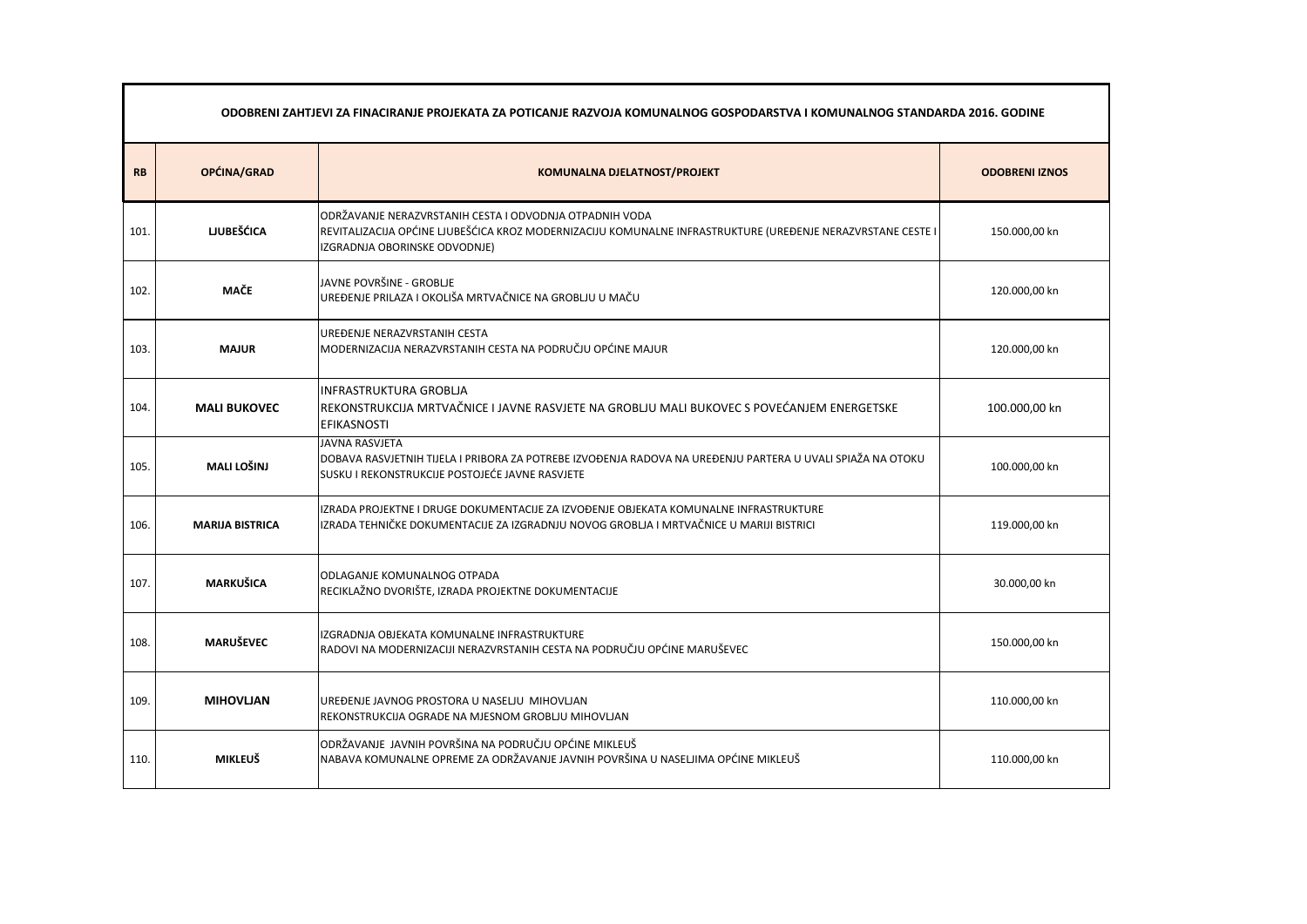|           | ODOBRENI ZAHTJEVI ZA FINACIRANJE PROJEKATA ZA POTICANJE RAZVOJA KOMUNALNOG GOSPODARSTVA I KOMUNALNOG STANDARDA 2016. GODINE |                                                                                                                                                                                            |                       |  |
|-----------|-----------------------------------------------------------------------------------------------------------------------------|--------------------------------------------------------------------------------------------------------------------------------------------------------------------------------------------|-----------------------|--|
| <b>RB</b> | OPĆINA/GRAD                                                                                                                 | <b>KOMUNALNA DJELATNOST/PROJEKT</b>                                                                                                                                                        | <b>ODOBRENI IZNOS</b> |  |
| 111.      | <b>MILNA</b>                                                                                                                | ODRŽAVANJE ČISTOĆE - SKUPLJANJE I ODVOZ KOMUNALNOG OTPADA<br>ZAMJENA POSTOJEĆIH MOLOKO KONTEJNERA UGRADNJOM PODZEMNIH KONTEJNERA I KANTAMA ZA OTPAD                                        | 120.000,00 kn         |  |
| 112.      | <b>MLJET</b>                                                                                                                | JAVNA RASVJETA<br>REKONSTRUKCIJA JAVNE RASVJETE U OPĆINI MLJET PRIMJENOM MJERA ENERGETSKE UČINKOVITOSTI                                                                                    | 100.000,00 kn         |  |
| 113.      | <b>MOŠĆENIČKA</b><br><b>DRAGA</b>                                                                                           | NABAVA KOMUNALNE OPREME<br>POLUPODZEMNIH KONTEJNERA ZA ODVOJENO PRIKUPLJANJE KOMUNALNOG OTPADA (KORISNOG I NEKORISNOG) ZA POSTAVU<br>NA JAVNE POVRŠINE NA PODRUČJU OPĆINE MOŠĆENIĆKA DRAGA | 50.000,00 kn          |  |
| 114.      | <b>MUĆ</b>                                                                                                                  | IZGRADNJA VODOVODNE MREŽE NA PODRUČJU OPĆINE<br>IZGRADNJA VODOVODNE MREŽE U DONJEM MUĆU                                                                                                    | 150.000,00 kn         |  |
| 115.      | <b>NAŠICE</b>                                                                                                               | REKONSTRUKCIJA NERAZVRSTANE CESTE<br>REKONSTRUKCIJA DIJELA ULICE KRALJA ZVONIMIRA                                                                                                          | 320.000,00 kn         |  |
| 116.      | <b>NEREŽIŠĆA</b>                                                                                                            | JAVNA POVRŠINA<br>UREĐENJE TRGA STAGNICA U DONJEM HUMCU                                                                                                                                    | 300.000,00 kn         |  |
| 117.      | <b>NETRETIĆ</b>                                                                                                             | <b>JAVNA RASVJETA</b><br>MODERNIZACIJA JAVNE RASVJETE NA PODRUČJU OPĆINE NETRETIĆ                                                                                                          | 50.000,00 kn          |  |
| 123.      | <b>NIJEMCI</b>                                                                                                              | <b>ODRŽAVANJE ZELENIH POVRŠINA</b><br><b>GREEN MODEL</b>                                                                                                                                   | 100.000,00 kn         |  |
| 118.      | <b>NOVA BUKOVICA</b>                                                                                                        | NABAVA KOMUNALNE OPREME<br>NABAVA MOBILNOG RECIKLAŽNOG DVORIŠTA                                                                                                                            | 150.000,00 kn         |  |
| 119.      | <b>NOVI MAROF</b>                                                                                                           | GRADNJA I ODRŽAVANJE NERAZVRSTANIH CESTA<br>IZRADA PROJEKTNE DOKUMENTACIJE I MODERNIZACIJA - ASFALTIRANJE NERAZVRSTANIH CESTA NA PODRUČJU GRADA NOVOG<br>MAROFA U 2016. GODINI             | 110.000,00 kn         |  |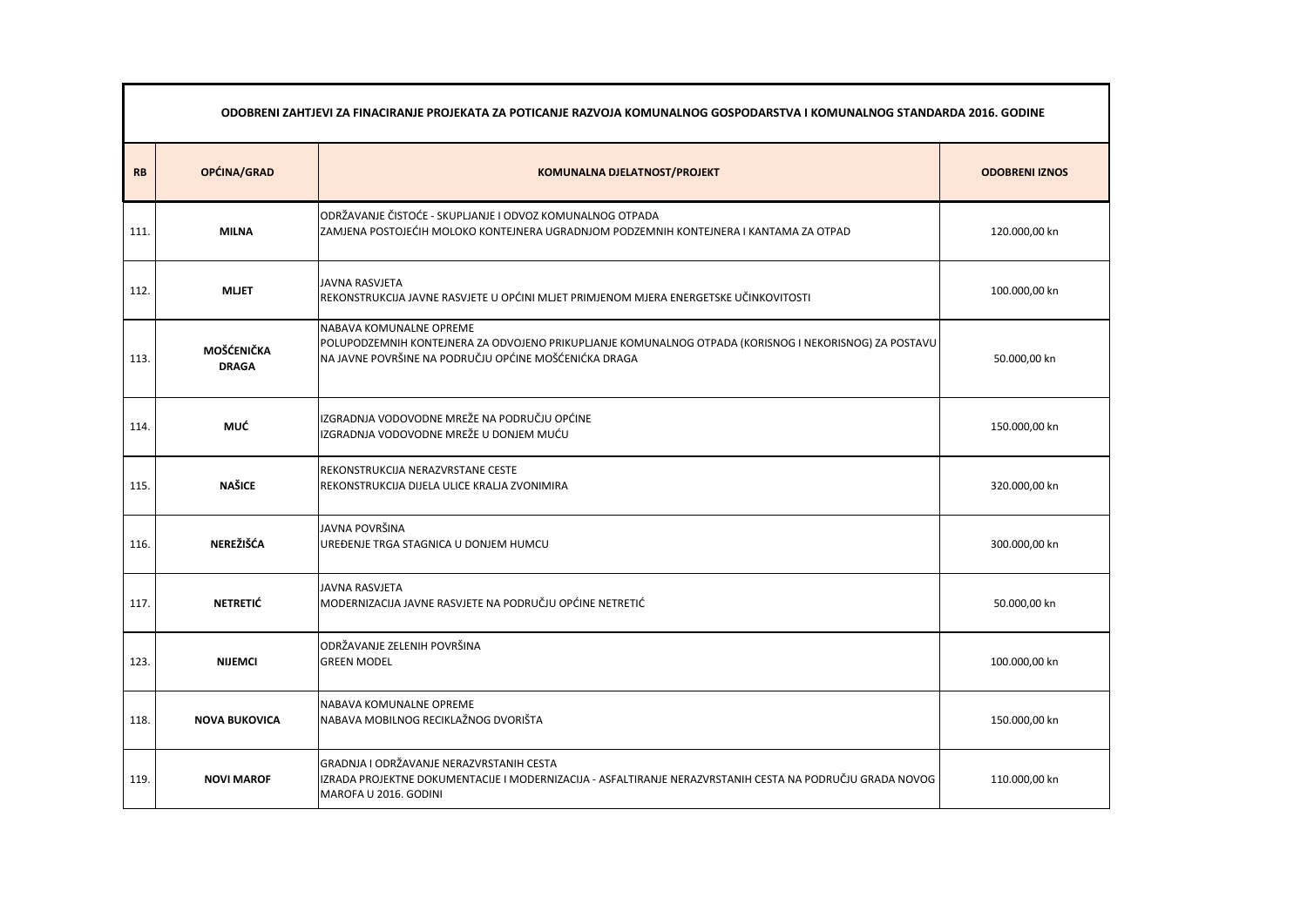|           | ODOBRENI ZAHTJEVI ZA FINACIRANJE PROJEKATA ZA POTICANJE RAZVOJA KOMUNALNOG GOSPODARSTVA I KOMUNALNOG STANDARDA 2016. GODINE |                                                                                                                                                                                                                                                           |                       |  |
|-----------|-----------------------------------------------------------------------------------------------------------------------------|-----------------------------------------------------------------------------------------------------------------------------------------------------------------------------------------------------------------------------------------------------------|-----------------------|--|
| <b>RB</b> | OPĆINA/GRAD                                                                                                                 | <b>KOMUNALNA DJELATNOST/PROJEKT</b>                                                                                                                                                                                                                       | <b>ODOBRENI IZNOS</b> |  |
| 120.      | <b>NOVI VINODOLSKI</b>                                                                                                      | ODRŽAVANJE NERAZVRSTANIH CESTA<br>UREĐENJE RASKRIŽJA ŽUPANIJSKE CESTE Ž5064 I SABIRNE CESTE POSLOVNE ZONE ZAPAD U NOVOM VINODOLSKOM                                                                                                                       | 220.000,00 kn         |  |
| 121.      | <b>NOVIGRAD</b>                                                                                                             | UREĐENJE JAVNIH POVRŠINA<br>UREĐENJE/ POPLOČENJE JAVNIH POVRŠINA U STAROJ POVIJESNOJ JEZGRI NOVIGRADA                                                                                                                                                     | 150.000,00 kn         |  |
| 122.      | <b>NUŠTAR</b>                                                                                                               | IZVOĐENJE RADOVA NA INVESTICIJSKOM ODRŽAVANJU KOMUNALNE INFRASTRUKTURE TE UREĐENJE JAVNIH POVRŠINA.<br>IZVOĐENJE RADOVA NA UREĐENJU PJEŠAČKIH STAZA NA PODRUČJU OPĆINE NUŠTAR TE POSTAVLJANJE PAMETNE SOLARNE<br>KLUPE I UVOĐENJE WEB PLATFORME CITY HUB. | 150.000,00 kn         |  |
| 124.      | <b>OBROVAC</b>                                                                                                              | <b>OBJEKT KOMUNALNE INFRASTRUKTURE - GROBLJE</b><br>IZGRADNJA GROBLJA U GORNJEM KARINU                                                                                                                                                                    | 200.000,00 kn         |  |
| 125.      | <b>OGULIN</b>                                                                                                               | REKONSTRUKCIJA NERAZVRSTANE CESTE<br>IZVOĐENJE RADOVA NA REKONSTRUKCIJI DIJELA ULICE PLANSKE OZNAKE S-2 BOŠT- I ETAPA                                                                                                                                     | 120.000,00 kn         |  |
| 126.      | <b>OKRUG</b>                                                                                                                | ODLAGANJE KOMUNALNOG OTPADA<br>IZGRADNJA RECIKLAŽNOG DVORIŠTA                                                                                                                                                                                             | 80.000,00 kn          |  |
| 127.      | <b>OKUČANI</b>                                                                                                              | ODRŽAVANJE NERAZVRSTANIH CESTA<br><b>REKONSTRUKCIJA ULICE BLJESAK</b>                                                                                                                                                                                     | 220.000,00 kn         |  |
| 128.      | <b>OPUZEN</b>                                                                                                               | IZGRADNJA OBJEKTA I UREĐAJA KOMUNALNE INFRASTRUKTURE<br>IZGRADNJA SEKUNDARNE KANALIZACIJSKE MREŽE GRADA OPUZENA UZ KOLEKTORE 22 I 23                                                                                                                      | 200.000,00 kn         |  |
| 129.      | <b>ORAHOVICA</b>                                                                                                            | ODRŽAVANJE GROBLJA<br>ASFALTIRANJE STAZA NA GROBLJU U ORAHOVICI                                                                                                                                                                                           | 70.000,00 kn          |  |
| 130.      | <b>OREBIĆ</b>                                                                                                               | NABAVA KOMUNALNE OPREME (KANTE, KOMPOSTERI, KONTENJERI)<br>NABAVA KOMUNALNE OPREME U OPĆINI OREBIĆ                                                                                                                                                        | 80.000,00 kn          |  |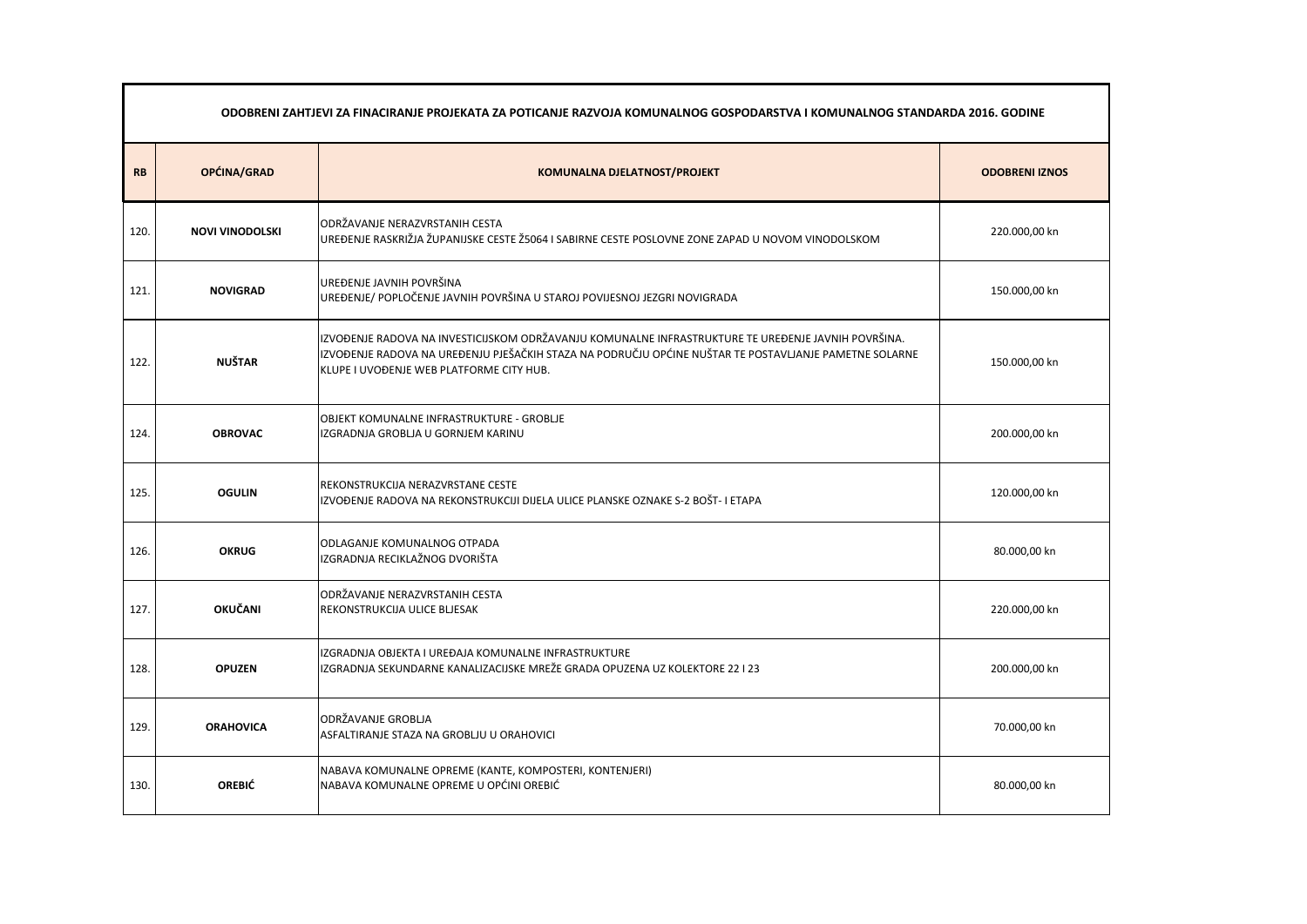|           | ODOBRENI ZAHTJEVI ZA FINACIRANJE PROJEKATA ZA POTICANJE RAZVOJA KOMUNALNOG GOSPODARSTVA I KOMUNALNOG STANDARDA 2016. GODINE |                                                                                                                                                                                                                                  |                       |
|-----------|-----------------------------------------------------------------------------------------------------------------------------|----------------------------------------------------------------------------------------------------------------------------------------------------------------------------------------------------------------------------------|-----------------------|
| <b>RB</b> | OPĆINA/GRAD                                                                                                                 | <b>KOMUNALNA DJELATNOST/PROJEKT</b>                                                                                                                                                                                              | <b>ODOBRENI IZNOS</b> |
| 131.      | <b>ORIOVAC</b>                                                                                                              | INVESTICIJSKO ODRŽAVANJE KOMUNALNE INFRASTRUKTURE - NERAZVRSTANE CESTE<br>REKONSTRUKCIJA ULICE JOSIPA KOZARCA ORIOVAC                                                                                                            | 110.000,00 kn         |
| 132.      | <b>OTOK</b>                                                                                                                 | ODRŽAVANJE (ASFALTIRANJE) PROMETNICE<br>ODRŽAVANJE (ASFALTIRANJE) PROMETNICE U ULICI TIN UJEVIĆ U OTOKU                                                                                                                          | 200.000,00 kn         |
| 133.      | <b>OTOK</b>                                                                                                                 | NABAVA OPREME ZA POBOLJŠANJE KVALITETE KOMUNALNOG STANDARDA<br>MOBILNI INTERPRETACIJSKI CENTAR ZA PRUŽANJE INFORMACIJA - GASTRONOMIJA, SMJEŠTAJ, PRIJEVOZ, KULTURNA<br>DOGAĐANJA, MANIFESTACIJE, KULTURNA I TURISTIČKA OBILJEŽJA | 89.000,00 kn          |
| 134.      | <b>OZALJ</b>                                                                                                                | FINANCIRANJE GRAĐENJA OBJEKATA I UREĐENJA KOMUNALNE INFRASTRUKTURE<br>IZGRADNJA PROMETNICE I PARKIRALIŠTA ZA POTREBE STAMBENIH GRAĐEVINA KURILOVAC 4, 5, 6, I 7 U OZLJU.                                                         | 120.000,00 kn         |
| 135.      | <b>PAKOŠTANE</b>                                                                                                            | <b>JAVNA RASVJETA</b><br>JAVNA RASVJETA TURISTIČKE RIVIJERE IZMEĐU NASELJA PAKOŠTANE I DRAGE                                                                                                                                     | 150.000,00 kn         |
| 136.      | <b>PAKRAC</b>                                                                                                               | IZVOĐENJE RADOVA NA IZGRADNJI JAVNE RASVJETE<br>IZGRADNJA JAVNE RASVJETE U ULICI HRVATSKE POLICIJE IZ DOMOVINSKOG RATA U PAKRACU                                                                                                 | 170.000,00 kn         |
| 137.      | PAŠMAN                                                                                                                      | JAVNA RASVJETA<br>REKONSTRUKCIJA JAVNE RASVJETE U DIJELU OPĆINE PAŠMAN                                                                                                                                                           | 150.000,00 kn         |
| 138.      | <b>PERUŠIĆ</b>                                                                                                              | ODRŽAVANJE, IZMJENA I DOGRADNJA JAVNE RASVJETE<br>IZMJENA POSTOJEĆE ZASTARJELE JAVNE RASVJETE SA NOVOM LED RASVJETOM KOJA DONOSI EKONOMSKU UŠTEDU I<br>SMANJENJE EKOLOŠKOG ZAGAĐENJA                                             | 100.000,00 kn         |
| 139.      | <b>PETERANEC</b>                                                                                                            | UREĐENJE NERAZVRSTANIH CESTA<br>SANACIJA NERAZVRSTANIH CESTA U NASELJU PETERANEC                                                                                                                                                 | 180.000,00 kn         |
| 140.      | <b>PETRIJANEC</b>                                                                                                           | ODRŽAVANJE JAVNIH POVRŠINA, GROBLJE<br>IZGRADNJA I REKONSTRUKCIJA KOMUNALNE INFRASTRUKTURE NA GROBLJU U PETRIJANCU                                                                                                               | 140.000,00 kn         |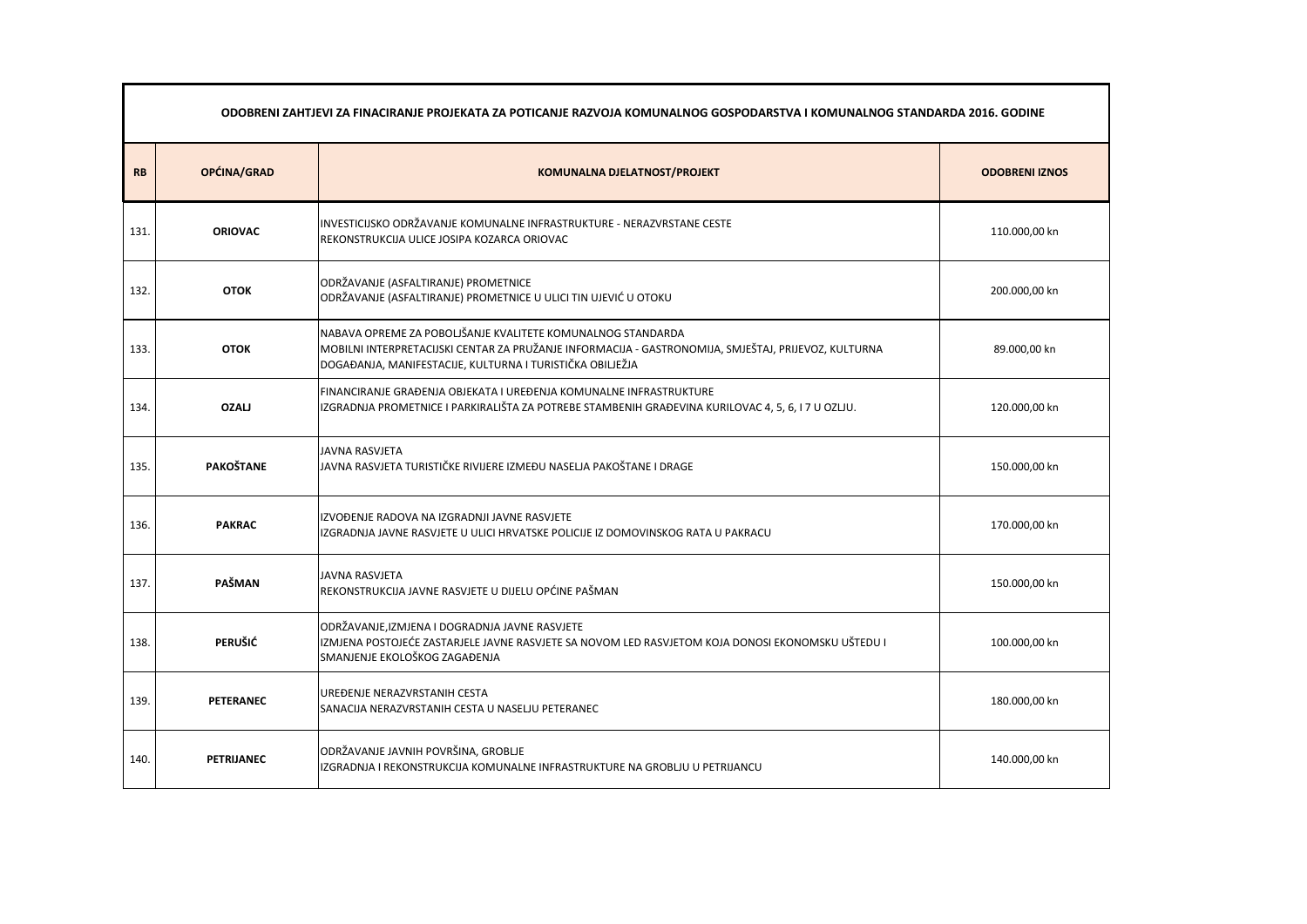|           | ODOBRENI ZAHTJEVI ZA FINACIRANJE PROJEKATA ZA POTICANJE RAZVOJA KOMUNALNOG GOSPODARSTVA I KOMUNALNOG STANDARDA 2016. GODINE |                                                                                                                                                                                         |                       |  |
|-----------|-----------------------------------------------------------------------------------------------------------------------------|-----------------------------------------------------------------------------------------------------------------------------------------------------------------------------------------|-----------------------|--|
| <b>RB</b> | OPĆINA/GRAD                                                                                                                 | <b>KOMUNALNA DJELATNOST/PROJEKT</b>                                                                                                                                                     | <b>ODOBRENI IZNOS</b> |  |
| 141.      | <b>PETRIJEVCI</b>                                                                                                           | NABAVA KOMUNALNE OPREME<br>NABAVA KOMUNALNE OPREME: PLAVE KANTE ZA PAPIR 120 L I 240 L I KOMPOSTERA OD 720 L                                                                            | 120.000,00 kn         |  |
| 142.      | <b>PETRINJA</b>                                                                                                             | <b>ODRŽAVANJE NERAZVRSTANIH CESTA</b><br>POJAČANO ODRŽAVANJE NERAZVRSTANIH CESTA NA PODRUČJU GRADA PETRINJE (II. ODVOJAK DR. ANDRIJE PETRAČIĆA I III.<br>ODVOJAK FRANJE OGULINCA SELJE) | 120.000,00 kn         |  |
| 143.      | <b>PETROVSKO</b>                                                                                                            | PROMETNA INFRASTRUKTURA<br>IZRADA PROJEKTNE DOKUMENTACIJE ZA REKONSTRUKCIJU POSTOJEĆE CESTE KRIŽ (D-206)-GREDENEC- MAKARI                                                               | 70.000,00 kn          |  |
| 144.      | <b>PIROVAC</b>                                                                                                              | <b>NABAVKA PONTONA</b><br>NABAVA PONTONA ZA PRIVEZ PLOVILA U LUCI OTVORENOJ ZA JAVNI PROMET U PIROVCU                                                                                   | 70.000,00 kn          |  |
| 145.      | <b>PISAROVINA</b>                                                                                                           | ODRŽAVANJE JAVNIH POVRŠINA I NERAZVRSTANIH CESTA<br>NABAVA RALICE I RASIPAČA SOLI                                                                                                       | 150.000,00 kn         |  |
| 146.      | PITOMAČA                                                                                                                    | UREĐENJE JAVNIH POVRŠINA<br>IZGRADNJA PJEŠĆANIH STAZA U NASELJU PITOMAČA                                                                                                                | 50.000,00 kn          |  |
| 147.      | PLAŠKI                                                                                                                      | GRAĐENJE OBJEKATA I UREĐAJA KOMUNALNE INFRASTRUKTURE - NERAZVRSTANE CESTE<br>SANACIJA POJAČANIM ODRŽAVANJEM VIŠE DIONICA POSTOJEĆIH NERAZVRSTANIH ASFALTNIH I MAKADAMSKIH CESTA         | 70.000,00 kn          |  |
| 148.      | <b>PLETERNICA</b>                                                                                                           | POSLOVI ČIŠĆENJA I ODRŽAVANJA JAVNIH ZELENIH POVRŠINA<br>NABAVA KOMUNALNE OPREME                                                                                                        | 250.000,00 kn         |  |
| 149.      | <b>PODBABLJE</b>                                                                                                            | ASFALTIRANJE NERAZVRSTANIH CESTA<br>ASFALTIRANJE NERAZVRSTANIH CESTA U OPĆINI PODBABLJE                                                                                                 | 115.000,00 kn         |  |
| 150.      | <b>PODSTRANA</b>                                                                                                            | ODRŽAVANJE JAVNIH POVRŠINA I JAVNA RASVJETA<br>IZGRADNJA FEKALNE KANALIZACIJE I JAVNE RASVJETE NASELJA RASTOVAC                                                                         | 200.000,00 kn         |  |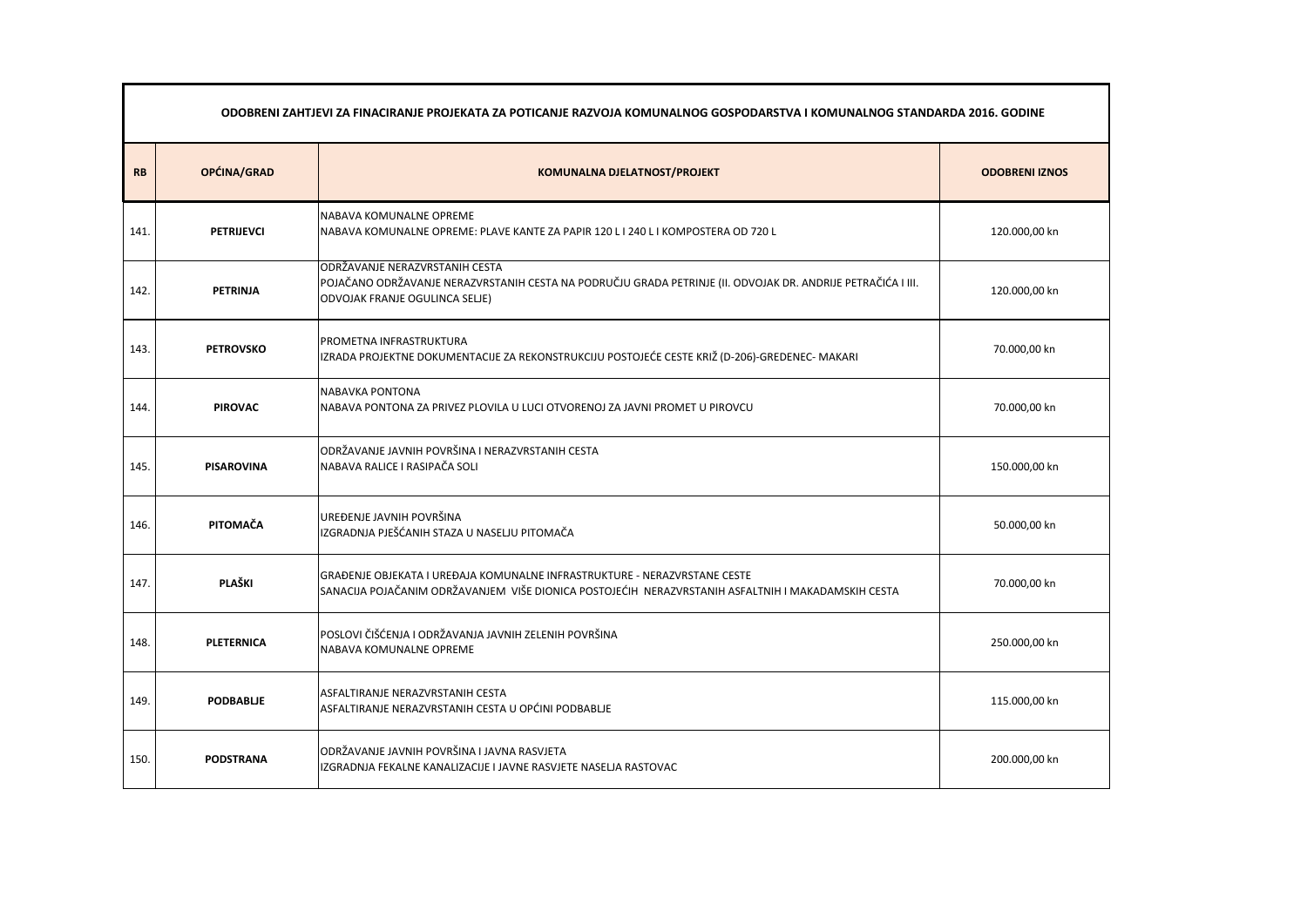|           | ODOBRENI ZAHTJEVI ZA FINACIRANJE PROJEKATA ZA POTICANJE RAZVOJA KOMUNALNOG GOSPODARSTVA I KOMUNALNOG STANDARDA 2016. GODINE |                                                                                                                                                                                                     |                       |  |
|-----------|-----------------------------------------------------------------------------------------------------------------------------|-----------------------------------------------------------------------------------------------------------------------------------------------------------------------------------------------------|-----------------------|--|
| <b>RB</b> | OPĆINA/GRAD                                                                                                                 | <b>KOMUNALNA DJELATNOST/PROJEKT</b>                                                                                                                                                                 | <b>ODOBRENI IZNOS</b> |  |
| 151.      | <b>POLIČNIK</b>                                                                                                             | NERAZVRSTANE CESTE<br>IIZVOĐENJE ASFALTNIH RADOVA NA LOKALNIM CESTAMA U NASELJU MURVICA                                                                                                             | 200.000,00 kn         |  |
| 152.      | POPOVAČA                                                                                                                    | UNAPRJEĐENJE PROMETNE INFRASTRUKTURE<br>UNAPRJEĐENJE PROMETNE INFRASTRUKTURE KROZ IZGRADNJU MOSTA PREKO JELENSKE                                                                                    | 90.000,00 kn          |  |
| 153.      | <b>POSEDARJE</b>                                                                                                            | ODRŽAVANJE JAVNIH POVRŠINA<br>IZGRADNJA NOGOSTUPA U MJESTU PODGRADINA                                                                                                                               | 150.000,00 kn         |  |
| 154.      | <b>POSTIRA</b>                                                                                                              | UREĐENJE JAVNIH POVRŠINA I JAVNE RASVJETE<br>IZGRADNJA NA JAVNOJ POVRŠINI "RIVA", IZGRADNJA SPREMNIKA, KONTENJERA I UREĐENJE JAVNE RASVJETE                                                         | 300.000,00 kn         |  |
| 155.      | <b>PREKO</b>                                                                                                                | NABAVA OPREME KOJOM ĆE SE ZNATNO POBOLJŠATI KVALITETA ISPORUKE KOMUNALNE USLUGE<br>NABAVA MULTIFUNKCIONALNOG STROJA ZA ODRŽAVANJE JAVNIH, MASLINSKIH I PROTUPOŽARNIH PUTOVA OPĆINE PREKO            | 100.000,00 kn         |  |
| 156.      | <b>PRELOG</b>                                                                                                               | IZVOĐENJE OBJEKATA I UREĐAJA KOMUNALNE INFRASTRUKTURE<br>IZGRADNJA PROMETNICA I KANALIZACIJE DIJELA NASELJA JUG U PRELOGU - 2. FAZA - NASTAVAK                                                      | 210.000,00 kn         |  |
| 157.      | <b>PRGOMET</b>                                                                                                              | UREĐENJE NERAZVRSTANIH CESTA<br>SANACIJA NERAZVRSTANIH CESTA NA PODRUČJU OPĆINE PRGOMET                                                                                                             | 115.000,00 kn         |  |
| 158.      | <b>PRIMORSKI DOLAC</b>                                                                                                      | UREĐENJE JAVNIH POVRŠINA<br>IZGRADNJA DJEČJIH IGRALIŠTA NA PODRUČJU OPĆINE PRIMORSKI DOLAC                                                                                                          | 90.000,00 kn          |  |
| 159.      | <b>PRIVLAKA</b>                                                                                                             | NABAVA OPREME ZA UREĐENJE JAVNIH ZELENIH POVRŠINA, NERAZVSTANIH CESTA, KANALSKIH POVRŠINA TE PROMETNICA<br>TIJEKOM ZIMSKOG PERIODA<br>NABAVA OPREME - TRAKTORA, MALČERA I DASKE ZA ČIŠĆENJE SNIJEGA | 145.000,00 kn         |  |
| 160.      | <b>PROLOŽAC</b>                                                                                                             | IZGRADNJA KOMUNALNE INFRASTRUKTURE<br>IZGRADNJA I ASFALTIRANJE NERAZVRSTANIH CESTA NA PODRUČJU OPĆINE PROLOŽAC                                                                                      | 150.000,00 kn         |  |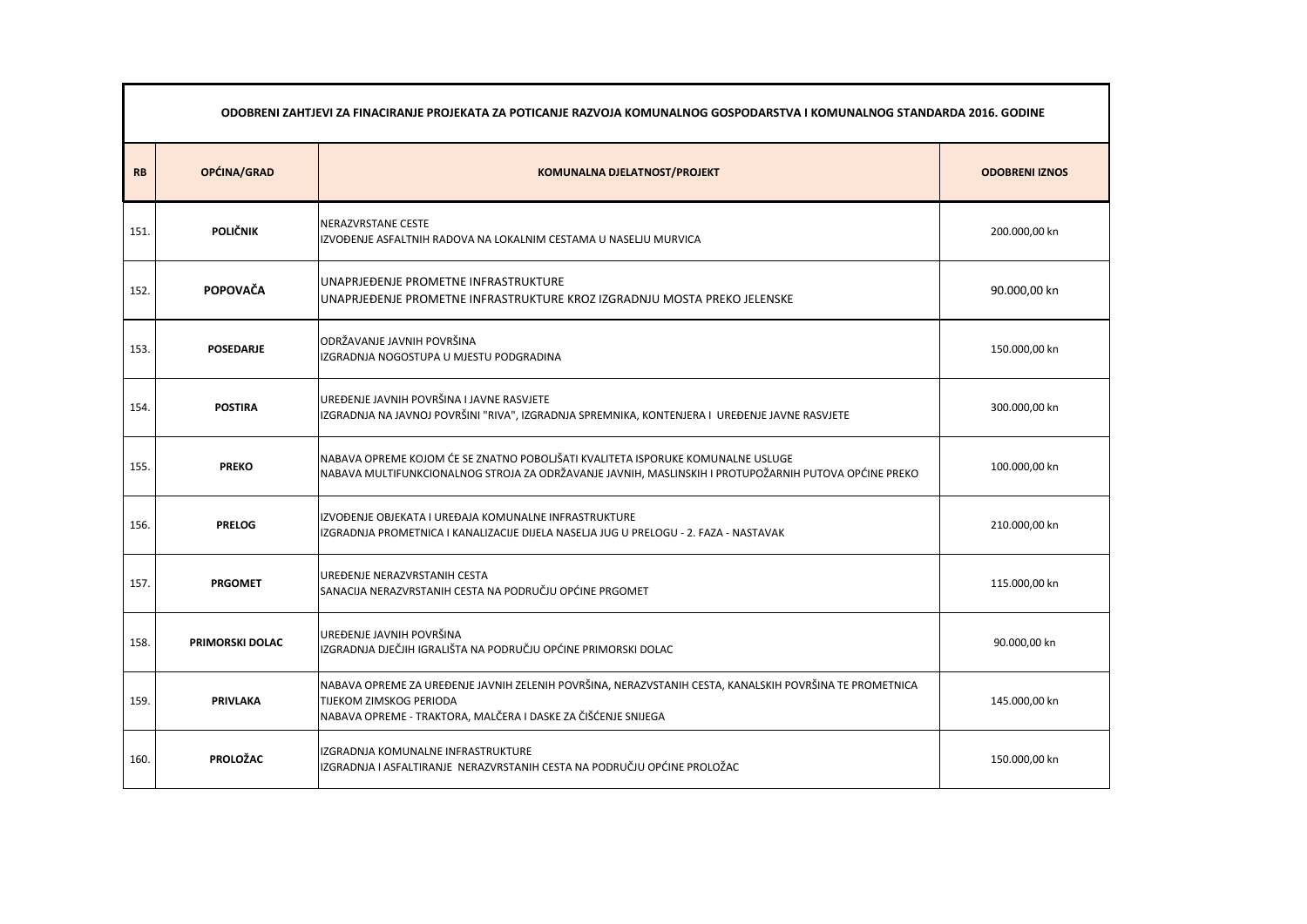|           | ODOBRENI ZAHTJEVI ZA FINACIRANJE PROJEKATA ZA POTICANJE RAZVOJA KOMUNALNOG GOSPODARSTVA I KOMUNALNOG STANDARDA 2016. GODINE |                                                                                                                                                                    |                       |  |
|-----------|-----------------------------------------------------------------------------------------------------------------------------|--------------------------------------------------------------------------------------------------------------------------------------------------------------------|-----------------------|--|
| <b>RB</b> | OPĆINA/GRAD                                                                                                                 | <b>KOMUNALNA DJELATNOST/PROJEKT</b>                                                                                                                                | <b>ODOBRENI IZNOS</b> |  |
| 161.      | <b>PROMINA</b>                                                                                                              | IZVOĐENJE RADOVA NA MODERNIZACIJI JAVNE RASVJETE<br>MODERNIZACIJA JAVNE RASVJETE U OKLAJU                                                                          | 150.000,00 kn         |  |
| 162.      | <b>PUČIŠĆA</b>                                                                                                              | ODRŽAVANJE GROBLJA I KREMATORIJA<br>DOVRŠETAK IZGRADNJE OBJEKTA KOMUNALNE INFRASTRUKTURE - MRTVAČNICE I POGREBNE DVORANE                                           | 300.000,00 kn         |  |
| 163.      | <b>RAKOVICA</b>                                                                                                             | JAVNA RASVJETA-NABAVA OPREME<br>EKONOMIČNA I ENERGETSKI UČINKOVITA RASVJETA                                                                                        | 100.000,00 kn         |  |
| 164.      | <b>RASINJA</b>                                                                                                              | ODRŽAVANJE NERAZVRSTANIH CESTA<br>MODERNIZACIJA NERAZVRSTANIH CESTA NA PODRUČJU OPĆINE RASINJA                                                                     | 140.000,00 kn         |  |
| 165.      | <b>REŠETARI</b>                                                                                                             | NABAVKA KOMUNALNE OPREME<br>NABAVA OPREME KOJOM ĆE SE ZNATNO POBOLJŠATI OBAVLJANJE KOMUNALNE DJELATNOSTI ODRŽAVANJA JAVNIH POVRŠINA<br>NA PODRUČJU OPĆINE REŠETARI | 68.000,00 kn          |  |
| 166.      | <b>ROVIŠĆE</b>                                                                                                              | UREĐENJE STAZA NA GROBLJIMA<br>ASFALTIRANJE STAZA NA MJESNIM GROBLJIMA ROVIŠĆE I PREDAVAC                                                                          | 150.000,00 kn         |  |
| 167.      | <b>RUGVICA</b>                                                                                                              | ODRŽAVANJE GROBLJA I MRTVAČICA<br>NABAVA RASHLADNE KOMORE ZA MRTVAČNICU U JALŠEVCU NARTSKOM                                                                        | 30.000,00 kn          |  |
| 168.      | <b>RUNOVIĆI</b>                                                                                                             | UREĐENJE KOMUNALNE INFRASTRUKTURE<br>RADOVI NA UREĐENJU PRISTUPNE CESTE - CRKVA PRESVETOG TROJSTVA SLIVNO - LOZINE SA IZMJEŠTANJEM CJEVOVODA                       | 100.000,00 kn         |  |
| 169.      | <b>RUŽIĆ</b>                                                                                                                | ODRŽAVANJE GROBLJA<br>UREĐENJE NOGOSTUPA - STAZA UNUTAR GROBLJA ŽUPE GRADAC                                                                                        | 130.000,00 kn         |  |
| 170.      | <b>SABORSKO</b>                                                                                                             | UREĐENJE GROBLJA U OPĆINI SABORSKO<br>OGRAĐIVANJE NOVOG GROBLJA U NASELJU SABORSKO                                                                                 | 60.000,00 kn          |  |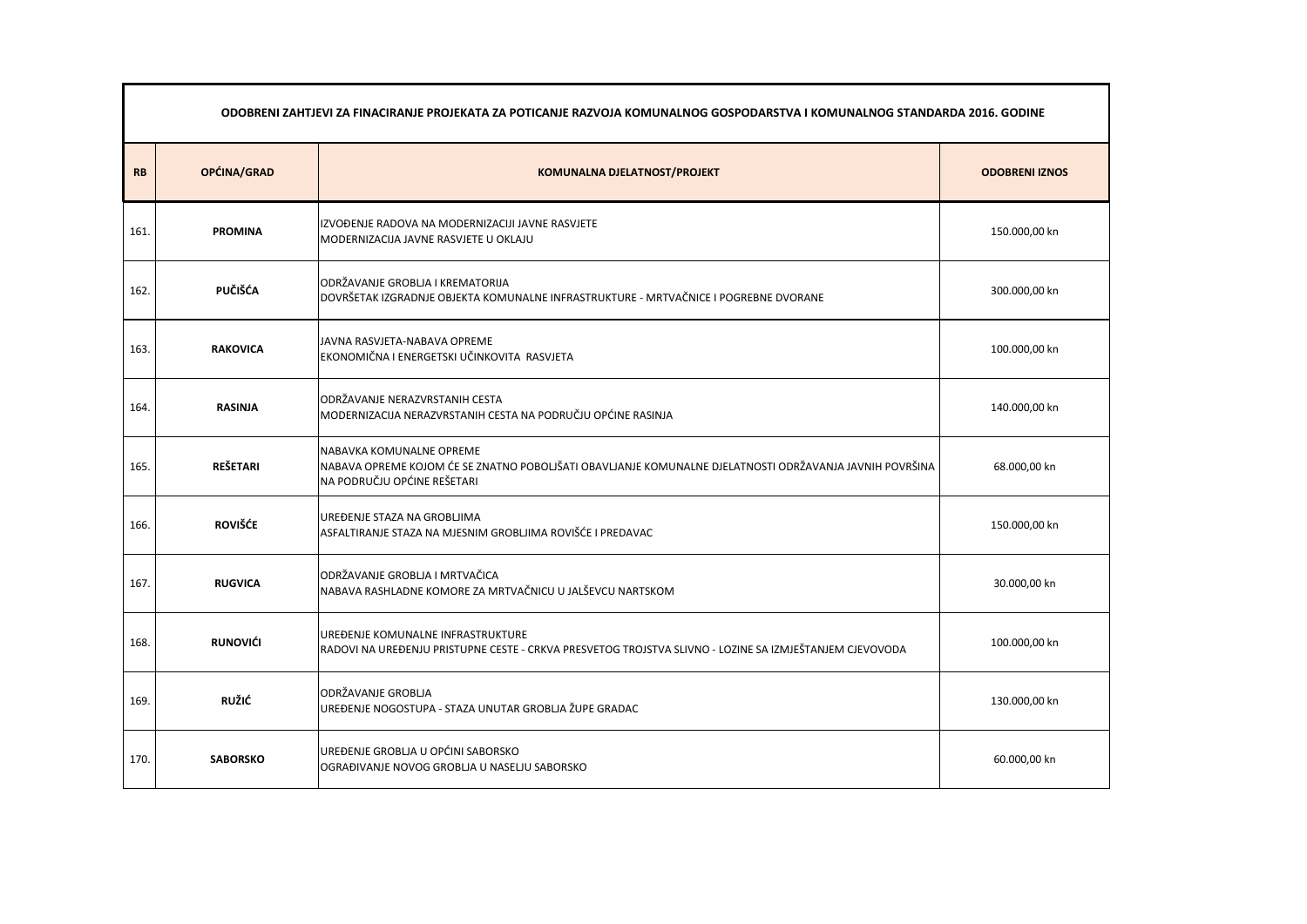| ODOBRENI ZAHTJEVI ZA FINACIRANJE PROJEKATA ZA POTICANJE RAZVOJA KOMUNALNOG GOSPODARSTVA I KOMUNALNOG STANDARDA 2016. GODINE |                                  |                                                                                                                                                                                                                               |                       |
|-----------------------------------------------------------------------------------------------------------------------------|----------------------------------|-------------------------------------------------------------------------------------------------------------------------------------------------------------------------------------------------------------------------------|-----------------------|
| <b>RB</b>                                                                                                                   | OPĆINA/GRAD                      | <b>KOMUNALNA DJELATNOST/PROJEKT</b>                                                                                                                                                                                           | <b>ODOBRENI IZNOS</b> |
| 171.                                                                                                                        | SATNICA ĐAKOVAČKA                | <b>KOMUNALNE OPREME</b><br>NABAVA KOMUNALNE OPREME - ŠTANDOVI                                                                                                                                                                 | 20.000,00 kn          |
| 172.                                                                                                                        | <b>SEGET</b>                     | <b>JAVNA RASVJETA</b><br>IZRADA PROJEKTNE DOKUMENTACIJE ENERGETSKE UČINKOVITOSTI JAVNE RASVJETE OPĆINE SEGET                                                                                                                  | 110.000,00 kn         |
| 173.                                                                                                                        | <b>SENJ</b>                      | NABAVA OPREME KOJOM ĆE SE ZNATNO POBOLJŠATI KVALITETA ISPORUKE KOMUNALNE USLUGE, KOMUNALNOG STANDARDA<br>ODNOSNO OBAVLJANJE ODREĐENE KOMUNALNE DJELATNOSTI<br>NABAVA PRIKLJUČAKA ZA MALO KOMUNALNO VOZILO MUVO                | 100.000,00 kn         |
| 174.                                                                                                                        | <b>SEVERIN</b>                   | IZRADA PROJEKTNE DOKUMENTACIJE ZA NERAZVRSTANE CESTE<br>NERAZVRSTANE CESTE NA PODRUČJU OPĆINE SEVERIN: SEVERIN - STARA RAČA, SEVERIN - CIGLENA, SEVERIN - LASOVAC,<br>ODVOJAK STARINE 2 - ODVOJAK STARINE 3, OROVAC - CIGLENA | 50.000,00 kn          |
| 175.                                                                                                                        | <b>SKRAD</b>                     | ODRŽAVANJE JAVNIH POVRŠINA- REKONSTRUKCIJA NERAZVRSTANE CESTE<br>ASFALTIRANJE NERAZVRSTANE CESTE GORNAJ DOBRA-ŽRNOVAC                                                                                                         | 100.000,00 kn         |
| 176.                                                                                                                        | <b>SKRADIN</b>                   | IZGRADNJA GROBLJA I MRTVAČNICE<br>IZGRADNJA MRTVAČNICE NA GROBLJU SVI SVETI-KRKOVIĆ                                                                                                                                           | 200.000,00 kn         |
| 177.                                                                                                                        | <b>SLAVONSKI</b><br><b>ŠAMAC</b> | KOMUNALNA INFRASTRUKTURA<br>SANACIJA PJEŠAČKE STAZE U ULICAMA IVANA KOZARCA, MOSTOGRADNJA I KRALJA ZVONIMIRA                                                                                                                  | 90.000,00 kn          |
| 178.                                                                                                                        | <b>SLUNJ</b>                     | ODRŽAVANJE JAVNIH POVRŠINA<br>PROJEKT ODRŽAVANJA STEPENICA U ULICI VLADIMIRA NAZORA U SLUNJU                                                                                                                                  | 160.000,00 kn         |
| 179.                                                                                                                        | <b>SMOKVICA</b>                  | KOMUNALNA OPREME<br>NABAVA KOMUNALNE OPREME I UREĐENJE JAVNIH ZELENIH POVRŠINA NA PODRUČJU OPĆINE SMOKVICA                                                                                                                    | 100.000,00 kn         |
| 180.                                                                                                                        | <b>SOKOLOVAC</b>                 | ODRŽAVANJE NERAZVRSTANIH CESTA<br>MODERNIZACIJA DIJELA NERAZVRSTANIH CESTA NA PODRUČJU OPĆINE SOKOLOVAC                                                                                                                       | 120.000,00 kn         |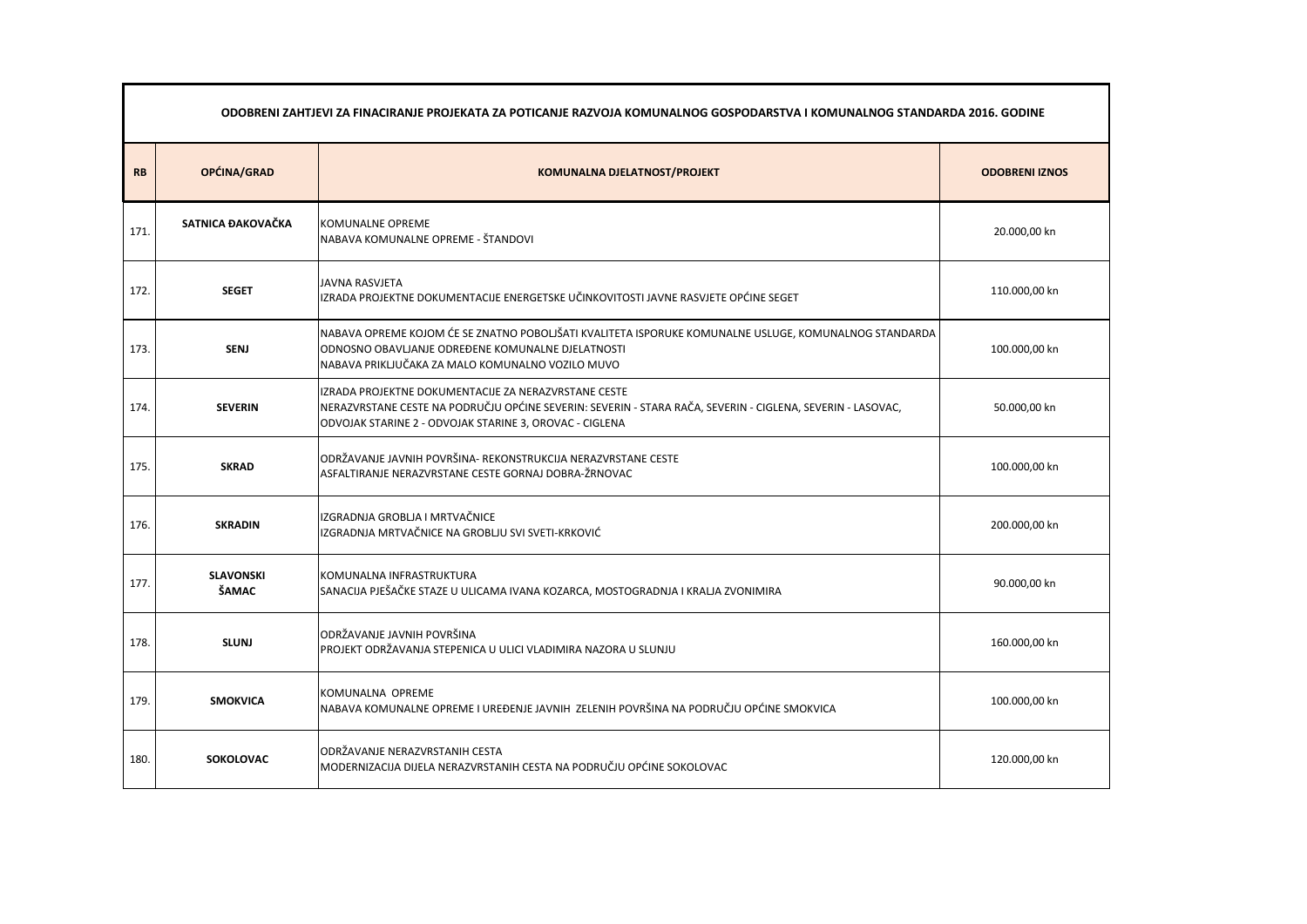|           | ODOBRENI ZAHTJEVI ZA FINACIRANJE PROJEKATA ZA POTICANJE RAZVOJA KOMUNALNOG GOSPODARSTVA I KOMUNALNOG STANDARDA 2016. GODINE |                                                                                                                                                                                                             |                       |  |
|-----------|-----------------------------------------------------------------------------------------------------------------------------|-------------------------------------------------------------------------------------------------------------------------------------------------------------------------------------------------------------|-----------------------|--|
| <b>RB</b> | OPĆINA/GRAD                                                                                                                 | <b>KOMUNALNA DJELATNOST/PROJEKT</b>                                                                                                                                                                         | <b>ODOBRENI IZNOS</b> |  |
| 181.      | <b>SOLIN</b>                                                                                                                | <b>INVESTICIJSKI PROJEKT IZGRADNJE</b><br>REKONSTRUKCIJA PROMETNICE U ULICI MARKA MARULIĆA                                                                                                                  | 220.000,00 kn         |  |
| 182.      | <b>SOPJE</b>                                                                                                                | IZGRADA PROJEKTNE I DRUGE DOKUMENTACIJE ZA IZVOĐENJE OBJEKATA I UREĐAJA KOMUNALNE INFRASTRUKTURE<br>IZRADA GLAVNOG PROJEKTA KANALIZACIJSKOG SUSTAVA NASELJA SKOPJE- KAPNCI-VAŠKA S KOLEKTOROM               | 130.000,00 kn         |  |
| 183.      | <b>STANKOVCI</b>                                                                                                            | REKONSTRUKCIJA NERAZVRSTANIH CESTA<br>REKONSTRUKCIJA NERAZVRSTANIH CESTA KROZ NASELJA U OPĆINI STANKOVCI                                                                                                    | 200.000,00 kn         |  |
| 184.      | <b>STARI GRAD</b>                                                                                                           | NABAVA KOMUNALNE OPREME<br>NABAVA KLUPA I KOŠEVA ZA STARI GRAD I PRIPADAJUĆA NASELJA                                                                                                                        | 70.000,00 kn          |  |
| 185.      | <b>STARI JANKOVCI</b>                                                                                                       | IZGRADNJA OBJEKTA KOMUNALNE INFRASTRUKTURE - PROMETNICE<br>IZGRADNJA PROMETNICE U CENTRU NASELJA SRIJEMSKE LAZE KOJA VODI NEPOSREDNO POKRAJ CRKVE ROĐENJA PRESVETE<br><b>BOGORODICE DO MJESNOGA GROBLIA</b> | 180.000,00 kn         |  |
| 186.      | <b>STARIGRAD</b>                                                                                                            | IZGRADNJA GROBLJA<br>NOVO GROBLJE U STARIGRAD PAKLENICI, NASTAVAK IZGRADNJE IV. FAZE                                                                                                                        | 120.000,00 kn         |  |
| 187.      | <b>STON</b>                                                                                                                 | <b>PARKING</b><br>UREĐENJE I PROŠIRENJE PARKINGA U STONU                                                                                                                                                    | 100.000,00 kn         |  |
| 188.      | <b>SUĆURAJ</b>                                                                                                              | ODRŽAVANJE NERAZVRSTANE CESTE DO UVALE PELINOVIK<br>PREASFALTIRANJE NERAZVRSTANE CESTI                                                                                                                      | 150.000,00 kn         |  |
| 189.      | <b>SUHOPOLJE</b>                                                                                                            | ODRŽAVANJE PJEŠAČKIH STAZA<br>IZGRADNJA PJEŠAČKE STAZE U NASELJU SUHOPOLJE                                                                                                                                  | 150.000,00 kn         |  |
| 190.      | <b>SUKOŠAN</b>                                                                                                              | IZGRADNJA KOMUNALNE INFRASTRUKTURE<br>IZRADA GLAVNIH PROJEKATA ZA IZGRADNJU PROMETNICA S PRIPADAJUĆOM INFRASTRUKTUROM UNUTAR GRAĐEVINSKOG<br>PODRUČJA DEBELJAK ISTOK I DEBELJAK ZAPAD                       | 80.000,00 kn          |  |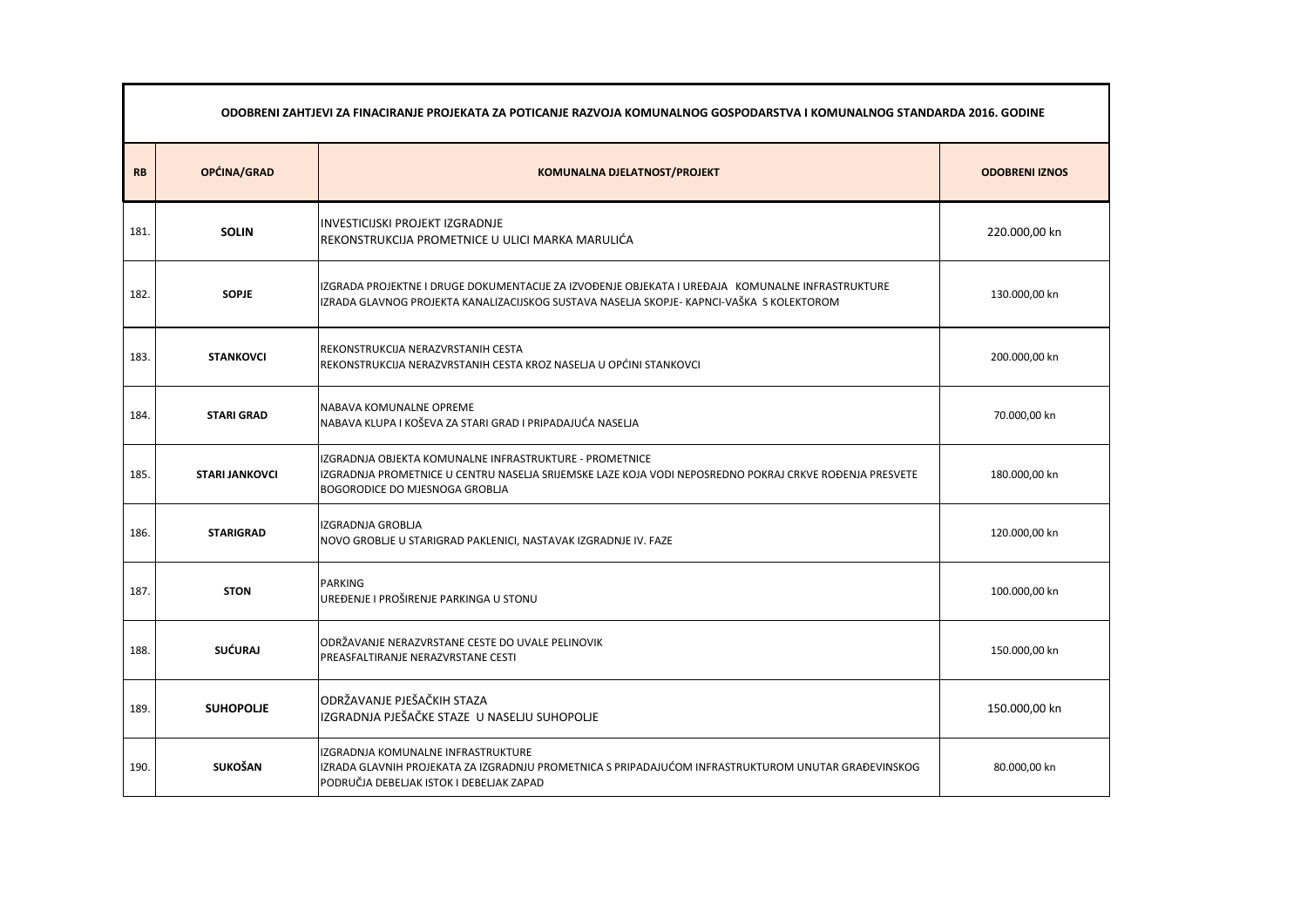|           | ODOBRENI ZAHTJEVI ZA FINACIRANJE PROJEKATA ZA POTICANJE RAZVOJA KOMUNALNOG GOSPODARSTVA I KOMUNALNOG STANDARDA 2016. GODINE |                                                                                                                                                                                                                                                                                                   |                       |  |
|-----------|-----------------------------------------------------------------------------------------------------------------------------|---------------------------------------------------------------------------------------------------------------------------------------------------------------------------------------------------------------------------------------------------------------------------------------------------|-----------------------|--|
| <b>RB</b> | OPĆINA/GRAD                                                                                                                 | <b>KOMUNALNA DJELATNOST/PROJEKT</b>                                                                                                                                                                                                                                                               | <b>ODOBRENI IZNOS</b> |  |
| 191.      | <b>SUNJA</b>                                                                                                                | ODRŽAVANJE NERAZVRSTANIH CESTA<br>NABAVA TRANSPORTNOG VOZILA ZA PRIJEVOZ MALIH RADNIH STROJEVA (ALATA) I RADNIKA                                                                                                                                                                                  | 150.000,00 kn         |  |
| 193.      | <b>SVETA MARIJA</b>                                                                                                         | ODRŽAVANJE JAVNIH POVRŠINA - PODIZANJE KOMUNALNOG STANDARDA<br>NABAVA TRAKTORSKE KOSILICE FERRIS IS®2100Z-ZERO TURN                                                                                                                                                                               | 68.000,00 kn          |  |
| 192.      | <b>SVETI ILIJA</b>                                                                                                          | UREĐENJE NERAZVRSTANIH CESTA<br>UREĐENJE NERAZVRSTANIH CESTA SVETI ILIJA                                                                                                                                                                                                                          | 140.000,00 kn         |  |
| 194.      | SVETI PETAR U ŠUMI                                                                                                          | IZVOĐENJE RADOVA NA INVESTICIJSKOM ODRŽAVANJU NERAZVRSTANIH CESTA<br>ASFALTIRANJE NERAZVRSTANIH CESTA NA PODRUČJU OPĆINE SVETI PETAR U ŠUMI                                                                                                                                                       | 150.000,00 kn         |  |
| 195.      | ŠESTANOVAC                                                                                                                  | <b>VODOOPSKRBA</b><br>IZGRADNJA VODOPSKRBNOG SUSTAVA OPĆINE ŠESTANOVAC-GLAVNOG CJEVOVODA BOLČIĆI-ŠESTANI-BEKAVCI I<br>VODOPSKRBRBNE MREŽE M.O. ŽEŽEVICA                                                                                                                                           | 90.000,00 kn          |  |
| 196.      | ŠIBENIK                                                                                                                     | PRIKUPLJANJE I ODVOZ OTPADA NA PODRUČJU STARE GRADSKE JEZGRE GRADA ŠIBENIKA<br>NABAVA VOZILA U SVRHU POBOLJŠANJA KOMUNALNOG STANDARDA U STAROJ GRADSKOJ JEZGRI ŠIBENIKA                                                                                                                           | 120.000,00 kn         |  |
| 197.      | ŠKABRNJA                                                                                                                    | IZVOĐENJE RADOVA NA INVESTICIJSKOM ODRŽAVANJU KOMUNALNE INFRASTRUKTURE TE UREĐENJE NERAZVRSTANIH CESTA<br>POJAČANO ODRŽAVANJE ŽUPANIJSKE CESTE Ž6044- IZGRADNJA NOGOSTUPA                                                                                                                         | 140.000,00 kn         |  |
| 198.      | ŠPIŠIĆ BUKOVICA                                                                                                             | NABAVA OPREME KOJOM ĆE SE ZNATNO POBOLJŠATI KVALITETA ISPORUKE KOMUNALNE USLUGE, KOMUNALNOG STANDARDA<br>ODNOSNO OBAVLJANJE ODREĐENE KOMUNALNE DJELATNOSTI TE NABAVA DRUGE KOMUNALNE OPREME ZA JAVNE POVRŠINE<br><b>NASELJA</b><br>KUPNJA RABLJENOG KOMUNALNOG STROJA SA RALICOM I RASIPAČEM SOLI | 75.000,00 kn          |  |
| 199.      | <b>ŠTEFANJE</b>                                                                                                             | UREĐENJE NERAZVRSTANIH CESTA<br>DIO PROMETNICA U NASELJU ŠTEFANJE U DUŽINI OD 135 M                                                                                                                                                                                                               | 90.000,00 kn          |  |
| 200.      | <b>ŠTITAR</b>                                                                                                               | ODRŽAVANJE NERAZVRSTANIH CESTA<br>IZGRADNJA PROMETNICE S PARKIRALIŠTEM I NOGOSTUPOM                                                                                                                                                                                                               | 170.000,00 kn         |  |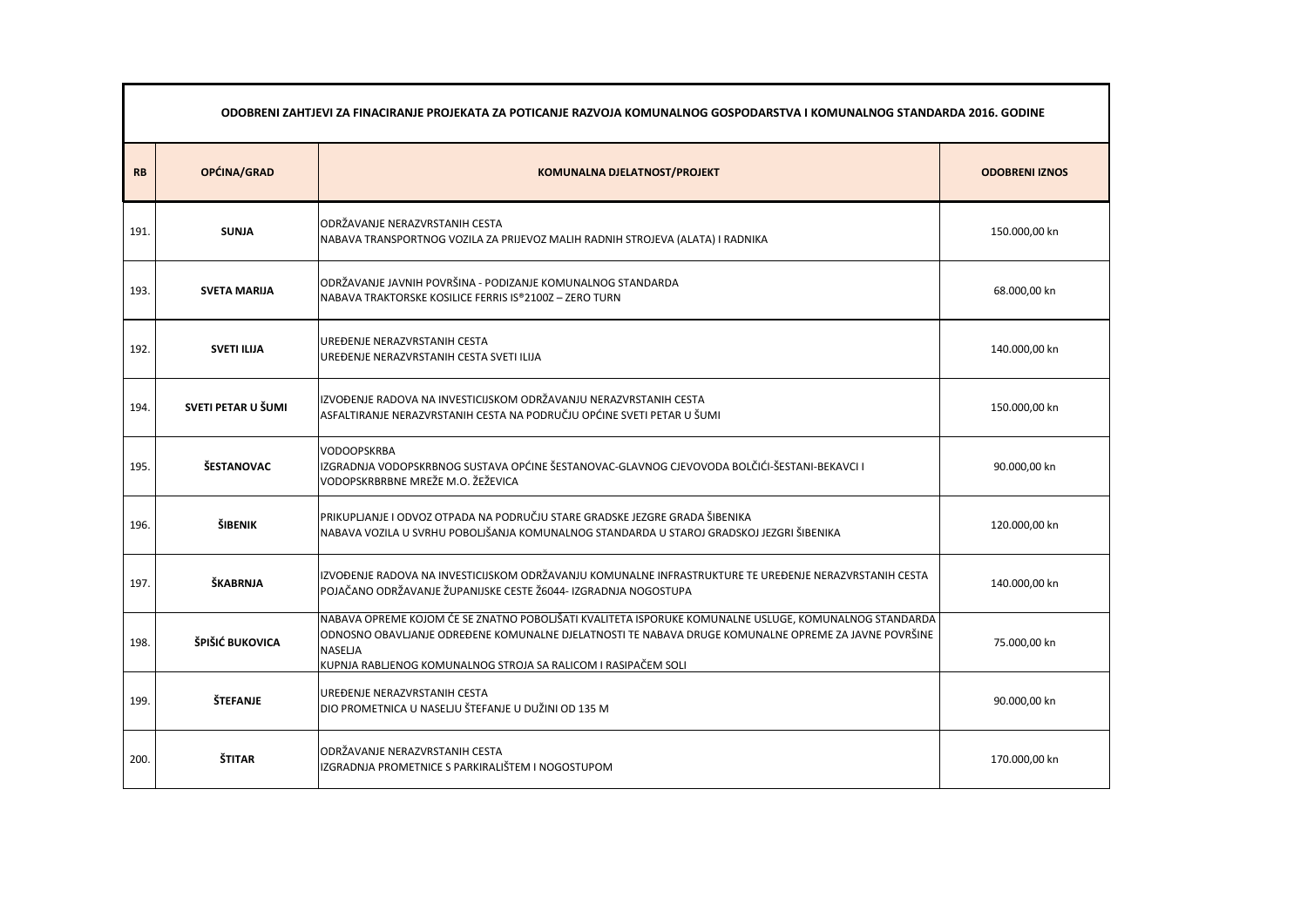|           | ODOBRENI ZAHTJEVI ZA FINACIRANJE PROJEKATA ZA POTICANJE RAZVOJA KOMUNALNOG GOSPODARSTVA I KOMUNALNOG STANDARDA 2016. GODINE |                                                                                                                                                                                     |                       |
|-----------|-----------------------------------------------------------------------------------------------------------------------------|-------------------------------------------------------------------------------------------------------------------------------------------------------------------------------------|-----------------------|
| <b>RB</b> | OPĆINA/GRAD                                                                                                                 | <b>KOMUNALNA DJELATNOST/PROJEKT</b>                                                                                                                                                 | <b>ODOBRENI IZNOS</b> |
| 201.      | <b>TOPUSKO</b>                                                                                                              | NERAZVRSTANE CESTE<br>IZGRADNJA MOSTA HRVATSKO SELO- MALA VRANOVINA                                                                                                                 | 27.000,00 kn          |
| 202.      | <b>TOUNJ</b>                                                                                                                | NABAVA OPREME JAVNE POVRŠINE NASELJA<br>IZGRADNJA DJEČJEG IGRALIŠTA I UREĐENJE ZELENE POVRŠINE                                                                                      | 70.000,00 kn          |
| 203.      | <b>TRILJ</b>                                                                                                                | IZGRADNJA OBJEKTA KOMUNALNE INFRASTRUKTURE<br>OBNOVA VISEĆEG MOSTA NA CETINI U TRILJU - I FAZA.                                                                                     | 295.000,00 kn         |
| 204.      | <b>TUČEPI</b>                                                                                                               | ODRŽAVANJE REKONSTRUKCIJA NERAZVRSTANIH CESTA<br>REKONSTRUKCIJA ULICE NA PREDJELU RAVNICE U TUČEPIMA                                                                                | 100.000,00 kn         |
| 205.      | <b>UDBINA</b>                                                                                                               | OPSKRBA PITKOM VODOM<br>REKONSTRUKCIJA I PROŠIRENJE VODOVODA NASELJA UDBINA                                                                                                         | 70.000,00 kn          |
| 206.      | <b>UNEŠIĆ</b>                                                                                                               | IZGRADNJA OBJEKATA I UREĐAJA KOMUNALNE INFRASTRUKTURE<br>UREĐENJE MREŽE NERAZVRSTANIH CESTA OPĆINE UNEŠIĆ                                                                           | 150.000,00 kn         |
| 207.      | <b>VALPOVO</b>                                                                                                              | SAKUPLJANJE MIJEŠANOG KOMUNALNOG I BIORAZGRADIVOG OTPADA SA IZDVAJANJEM KORISNIH FRAKCIJA<br>NABAVA KOMUNALNE OPREME - SPREMNICI ZA ODVAJANJE KORISNOG OTPADA KAPACITETA 240 LITARA | 210.000,00 kn         |
| 208.      | <b>VELIKA GORICA</b>                                                                                                        | <b>GRAĐENJE NERAZVRSTANIH CESTA</b><br>REKONSTRUKCIJA RASKRIŽJA ULICE MATICE HRVATSKE I ULICE SLAVKA KOLARA S IZGRADNJOM RASKRIŽJA S KRUŽNIM TOKOM<br>PROMETA U VELIKOJ GORICI      | 100.000,00 kn         |
| 209.      | <b>VIDOVEC</b>                                                                                                              | IZVOĐENJE RADOVA I UGRADNJA UREĐAJA KOMUNALNE INFRASTRUKTURE<br>OBORINSKA ODVODNJA UZ NERAZVRSTANU CESTU U NASELJU PREKNO                                                           | 55.000,00 kn          |
| 210.      | <b>VIDOVEC</b>                                                                                                              | UREĐENJE JAVNE RASVJETE<br>JAVNA RASVJETA OPĆINE VIDOVEC-MODERNIZACIJA UPORABIVE GRAĐEVINE (NASELJA BUDISLAVEC I DOMITROVEC)                                                        | 130.000,00 kn         |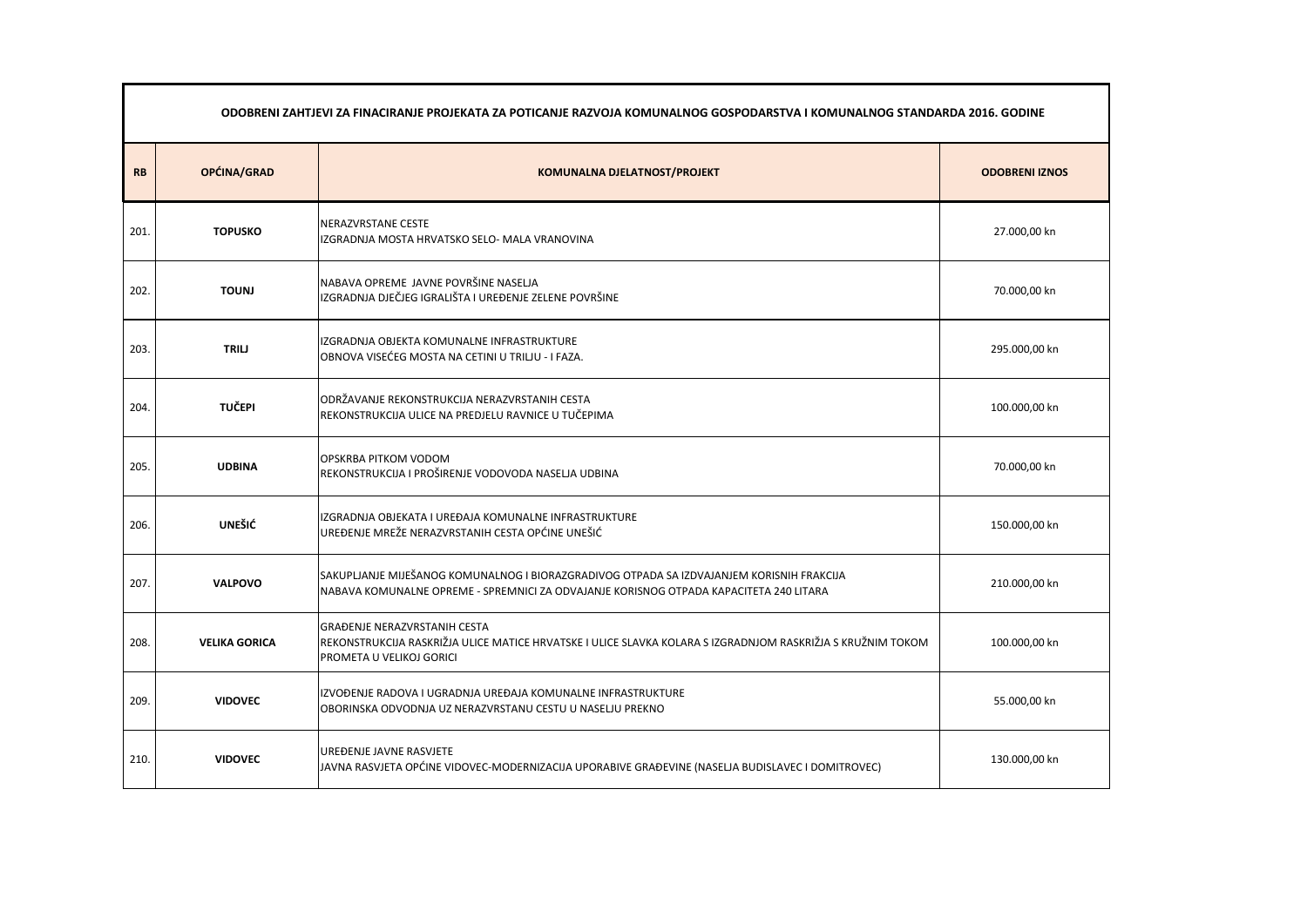| ODOBRENI ZAHTJEVI ZA FINACIRANJE PROJEKATA ZA POTICANJE RAZVOJA KOMUNALNOG GOSPODARSTVA I KOMUNALNOG STANDARDA 2016. GODINE |                    |                                                                                                                                                                                                                       |                       |
|-----------------------------------------------------------------------------------------------------------------------------|--------------------|-----------------------------------------------------------------------------------------------------------------------------------------------------------------------------------------------------------------------|-----------------------|
| <b>RB</b>                                                                                                                   | OPĆINA/GRAD        | <b>KOMUNALNA DJELATNOST/PROJEKT</b>                                                                                                                                                                                   | <b>ODOBRENI IZNOS</b> |
| 211                                                                                                                         | <b>VINICA</b>      | ODRŽAVANJE NERAZVRSTANIH CESTA I JAVNIH POVRŠINA<br>UREĐENJE NERAZVRSTANE CESTE TE PARKIRALIŠTA                                                                                                                       | 140.000,00 kn         |
| 212.                                                                                                                        | <b>VIROVITICA</b>  | <b>SANACIJA KOMUNALNE INFRASTRUKTURE</b><br>SANACIJA NOGOSTUPA U ULICI MATIJE GUPCA                                                                                                                                   | 150.000,00 kn         |
| 213.                                                                                                                        | <b>VIS</b>         | IZVOĐENJE RADOVA NA INVESTICIJSKOM ODRŽAVANJU KOMUNALNE INFRASTRUKTURE TE UREĐENJE JAVNIH POVRŠINA,<br><b>JAVNE RASVJETE</b><br>UREĐENJE KOMUNALNE INFRASTRUKTURE NA PODRUČJU GRADA VISA                              | 300.000,00 kn         |
| 214                                                                                                                         | <b>VLADISLAVCI</b> | IZVOĐENJE RADOVA NA INVESTICIJSKOM ODRŽAVANJU KOMUNALNE INFRASTRUKTURE TE UREĐENJE JAVNIH POVRŠINA<br>REKONSTRUKCIJA I SANACIJA PJEŠAČKIH STAZA U VLADISLAVCIMA                                                       | 110.000,00 kn         |
| 215.                                                                                                                        | <b>VOĐINCI</b>     | PROJEKTNA DOKUMENTACIJA I RADOVI NA UREĐENJU KOMUNALNE INFRASTRUKTURE.<br>PROJEKTNA DOKUMENTACIJA ZA 3 NERAZVRSTANE CESTE NA PODRUČJU VOĐINCI I NASIPAVANJE OPĆINE POLJSKIH PUTEVA                                    | 150.000,00 kn         |
| 216.                                                                                                                        | <b>VOJNIĆ</b>      | IZVOĐENJE RADOVA NA UREĐENJE JAVNE RASVJETE<br>MODERNIZACIJA POSTOJEĆE JAVNE RASVJETE SA ENERGETSKI UČINKOVITOM I EKOLOŠKOM JAVNOM RASVJETOM                                                                          | 80.000,00 kn          |
| 217.                                                                                                                        | <b>VRBANJA</b>     | IZGRADNJA I OBNOVA KOMUNALNE INFRASTRUKTURE.<br>IZVOĐENJE RADOVA NA IZGRADNJI I OBNOVI PJEŠAČKIH STAZA NA MJESNIM GROBLJIMA U NASELJU VRBANJA I SOLJANI.                                                              | 150.000,00 kn         |
| 218.                                                                                                                        | <b>VRBNIK</b>      | INVESTICIJSKO ODRŽAVANJE NERAZVRSTANIH CESTA<br>ODRŽAVANJE NERAZVRSTANIH CESTA NA PODRUČJU OPĆINE VRBNIK (IZVOĐENJE RADOVA VEZANIH UZ ODRŽAVANJE<br>NERAZVRSTANIH CETA U NASELJIMA VRBNIK, RISIKA, GARICA I KAMPELJE) | 150.000,00 kn         |
| 219.                                                                                                                        | <b>VRBNIK</b>      | ODVOZ OTPADA OD VRATA DO VRATA<br>NABAVA I UGRADNJA POLUPODZEMNIH KONTEJNERA, TE VOZILA ZA PRAŽNJENJE ISTIH S CILJEM KVALITETNOG ZBRINJAVANJA<br>OTPADA IZ NEPRISTUPAČNIH GRADSKIH JEZGRI                             | 100.000,00 kn         |
| 220.                                                                                                                        | <b>VRBOVSKO</b>    | ODRŽAVANJE NERAZVRSTANIH CESTA I ODRŽAVANJE JAVNIH POVRŠINA<br>ASFALTIRANJE NERAZVRSTANIH CESTA, APARKIRALIŠTA I OSTALIH JAVNIH POVRŠINA                                                                              | 100.000,00 kn         |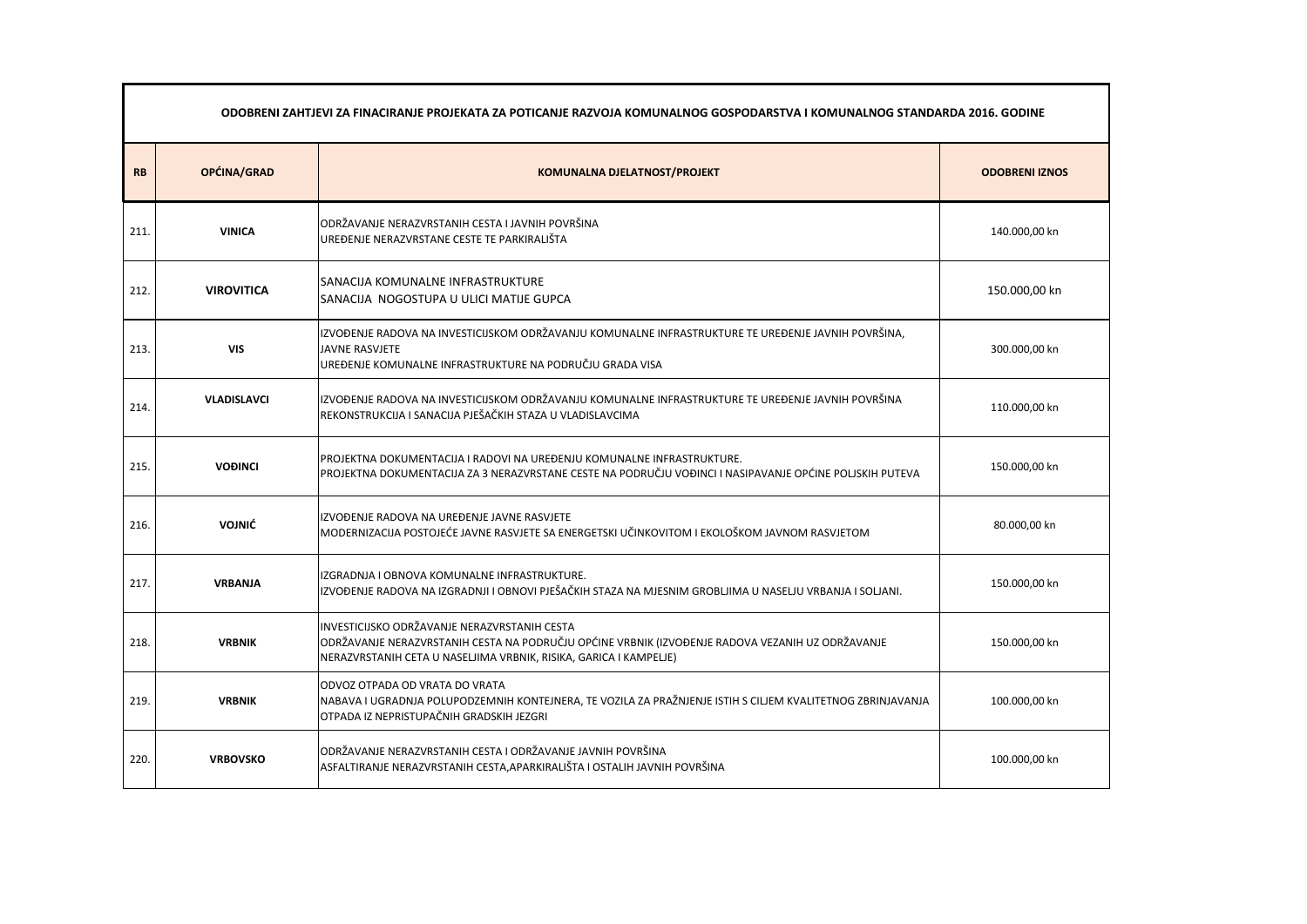|           | ODOBRENI ZAHTJEVI ZA FINACIRANJE PROJEKATA ZA POTICANJE RAZVOJA KOMUNALNOG GOSPODARSTVA I KOMUNALNOG STANDARDA 2016. GODINE |                                                                                                                                                                                   |                       |  |
|-----------|-----------------------------------------------------------------------------------------------------------------------------|-----------------------------------------------------------------------------------------------------------------------------------------------------------------------------------|-----------------------|--|
| <b>RB</b> | OPĆINA/GRAD                                                                                                                 | KOMUNALNA DJELATNOST/PROJEKT                                                                                                                                                      | <b>ODOBRENI IZNOS</b> |  |
| 221.      | <b>VRHOVINE</b>                                                                                                             | IZVOĐENJE RADOVA NA INVESTICIJSKOM ODRŽAVANJU KOMUNALNE INFRASTRUKTURE/<br>DOVRŠETAK OBNOVE OGRADE U MJESNOM GROBLJU U NASELJU ZALUŽNICA                                          | 78.000,00 kn          |  |
| 222.      | <b>VRLIKA</b>                                                                                                               | MODERNIZACIJA NERAZVRSTANIH CESTA<br>UREĐENJE NERAZVRSTANIH CESTA NA PODRUČJU GRADA VRLIKE                                                                                        | 150.000,00 kn         |  |
| 223.      | <b>VRPOLJE</b>                                                                                                              | KOMUNALNA INFRASTRUKTURA - PJEŠAČKE STAZE<br>IZGRADNJA PJEŠAČKIH STAZA U NASELJU VRPOLJE                                                                                          | 170.000,00 kn         |  |
| 224.      | <b>VUKOVAR</b>                                                                                                              | JAVNA RASVJETA<br>REKONSTRUKCIJA JAVNE RASVJETE ULICE JOSIPA RUNJANINA I ULICE DRAGUTINA RENARIĆA                                                                                 | 338.000,00 kn         |  |
| 225.      | <b>ZABOK</b>                                                                                                                | NABAVA KOMUNALNE OPREME<br>POLUPODZEMNI KONTEJNERI ZA PAPIR, PLASTIKU I STAKLO                                                                                                    | 50.000,00 kn          |  |
| 226.      | <b>ZAGVOZD</b>                                                                                                              | NASTAVAK IZGRADNJE VODOVODNE MREŽE<br>IZGRADNJA VODOVODNE MREŽE U NASELJU SREDNJA ŽUPA( ŠARIĆI BRNIĆI I LELASI) I DIJELU NASELJA GORNJE RAŠĆANE(<br><b>GORNJI I DONJI SELACI)</b> | 200.000,00 kn         |  |
| 227.      | <b>ZDENCI</b>                                                                                                               | IZVOĐENJE RADOVA NA UREĐENJU DRUGIH JAVNIH PROSTORA U NASELJIMA<br>ADAPTACIJA NEZAVRŠENE JAVNE ZGRADE- MJESNOG DOMA U DUGOJ MEĐI                                                  | 180.000,00 kn         |  |
| 228.      | <b>ZEMUNIK DONJI</b>                                                                                                        | ODVODNJA SANITARNIH OTPADNIH VODA<br>IZGRADNJA ODVODNJE NA PODRUČJU OPĆINE ZEMUNIK DONJI                                                                                          | 150.000,00 kn         |  |
| 229.      | <b>ZLATAR</b>                                                                                                               | ODRŽAVANJE GROBLJA I KREMATORIJA I PRIJEVOZ POKOJNIKA<br>IZGRADNJA OGRADE NA GROBLJU ZLATAR                                                                                       | 120.000,00 kn         |  |
| 230.      | <b>ZMIJAVCI</b>                                                                                                             | IZVOĐENJE RADOVA NA SANACIJI NERAZVRSTANIH CESTA<br>SANACIJA (MODERNIZACIJA) NERAZVRSTANIH CESTA U OPĆINI ZMIJAVCI                                                                | 110.000,00 kn         |  |